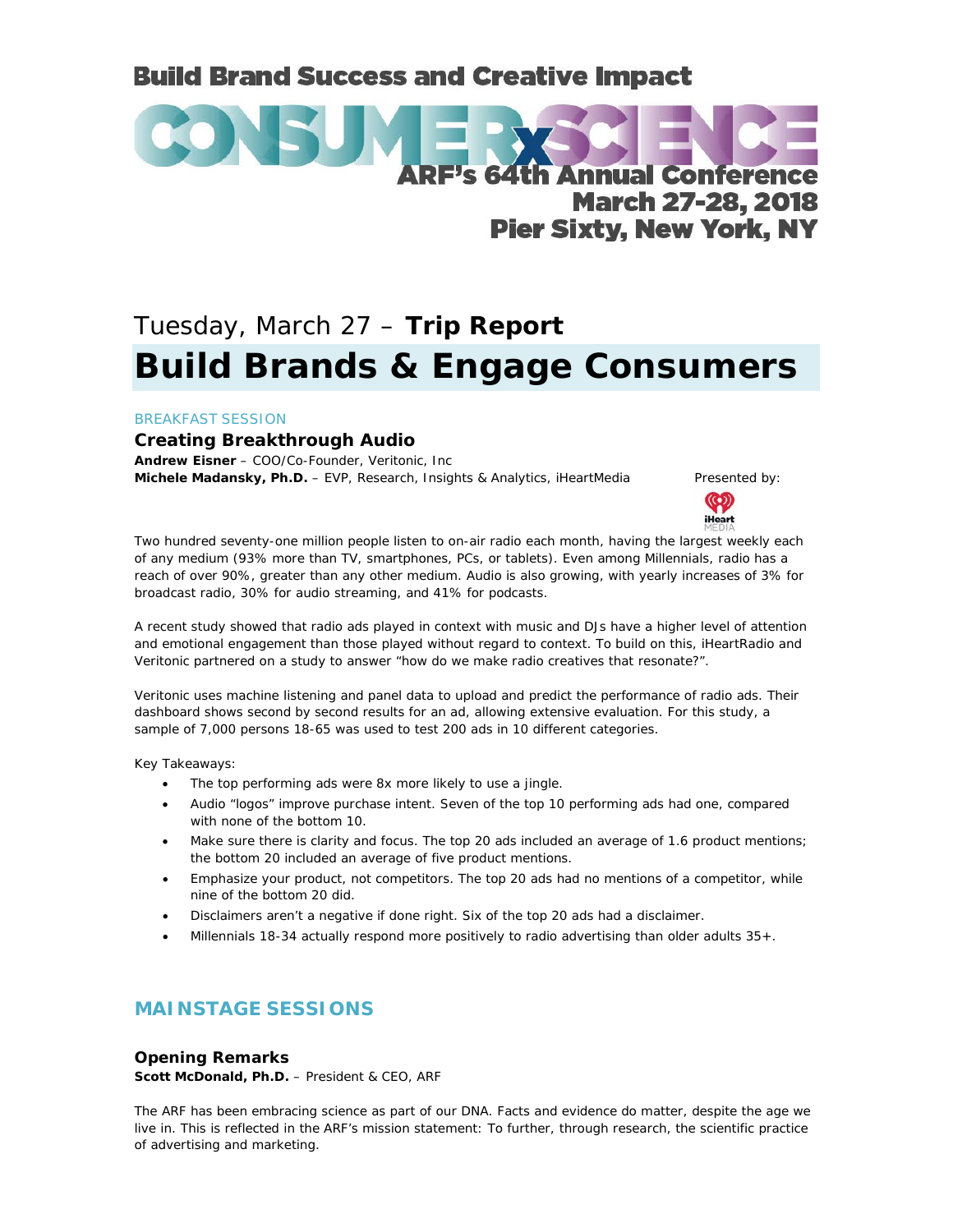But what does "scientific" mean? The classic model of discovery and a mindset of skepticism are essential. It involves the use of evidence to describe behavior; discussion and criticism are part of the problem solving. The scientific mindset is important. Art and science are not opposites. However, science is the opposite of magic. Science's triumph over magic was a hard-won battle. Since the Enlightenment, facts, evidence, and the development of empiricism have become the norm.

Today, in addition to the established methods, we have new tools and new techniques for research. New modes for discovery (AI, pattern recognition, machine learning, etc.). We need to combine traditional and new modes for discovery in the future.

As this year's conference badge reads "Foment Empiricism!", empiricism must be encouraged. Facts and values are different things. Facts can be proven, values cannot. There is a need for a stronger code of ethics in our business, especially in light of the Cambridge Analytica issue.

#### **KEYNOTE**

#### **The Rise of You: The New Work of Customer Engagement**

**Maria Bartolome Winans** – CMO, IBM Watson Customer Engagement

It's a challenging time to be in business. Within 10 years, 40% of Fortune 500 companies will be gone. However, incumbent brands, like IBM, can change and adapt to meet the market's demand. Sixty-eight percent of business leaders expect their organizations to focus on customer service rather than products. IBM is now focused on customer relationships and customer service. As a result, testing, tracking, measurement, and adaptation are vital. Everything is quantified. This gives marketing a more influential place at the management table.

Marketers need to be storytellers, outcome drivers, difference makers, and:

- **Customer-centric**: Only one out of five companies provide good or great customer experiences. Adding a digital platform for NPS can close the feedback loop. NPS is more than a number, it is a source of customer feedback.
- **Data-led**: 4.5 quintillion bytes of new data are being generated every day. Ninety percent of data has been created in the last 12 months. Seventy percent of the world's data is unsearchable. How to find meaningful data? A company's data is that company's advantage. To know a customer, you must make sense of your data, but data is not wisdom. Adding expertise and insights using the right technology creates meaning.
- **Using performance driven-AI** to listen and learn from the customer's data. Optimize every marketing dollar, measure cost of each marketing action. This allows for complete transparency.
- **Agile to the core**: This dramatically reduces hierarchy and teams can be more effective. Applied to IBM's marketing: \$1 billion invested in training and education of teams in the next four years. Six agile marketing hubs. This represents a huge cultural shift for IBM. Inclusion and diversity has always been important to IBM. It is also important to clients and the world.
- **Embrace digital disrupters**: Blockchain will change business. It can eliminate the middleman, be used in media buying, change the agency relationship. Using Blockchain can lead to transparency, efficiency, reconciliation, and trust.

#### FIRESIDE CHAT

#### **Data Meets Insights**

**David F. Poltrack** – Chief Research Officer, CBS Corporation; President, CBS VISION **Radha Subramanyam, Ph.D.** – Chief Research & Analytics Officer, CBS Television Moderator:

**Scott McDonald, Ph.D.** - President & CEO, ARF

Presented by:

**OCBS MISION** 

Disruption can be good, but can be scary for individuals and companies. **How is CBS dealing with disruption? How has the process changed?**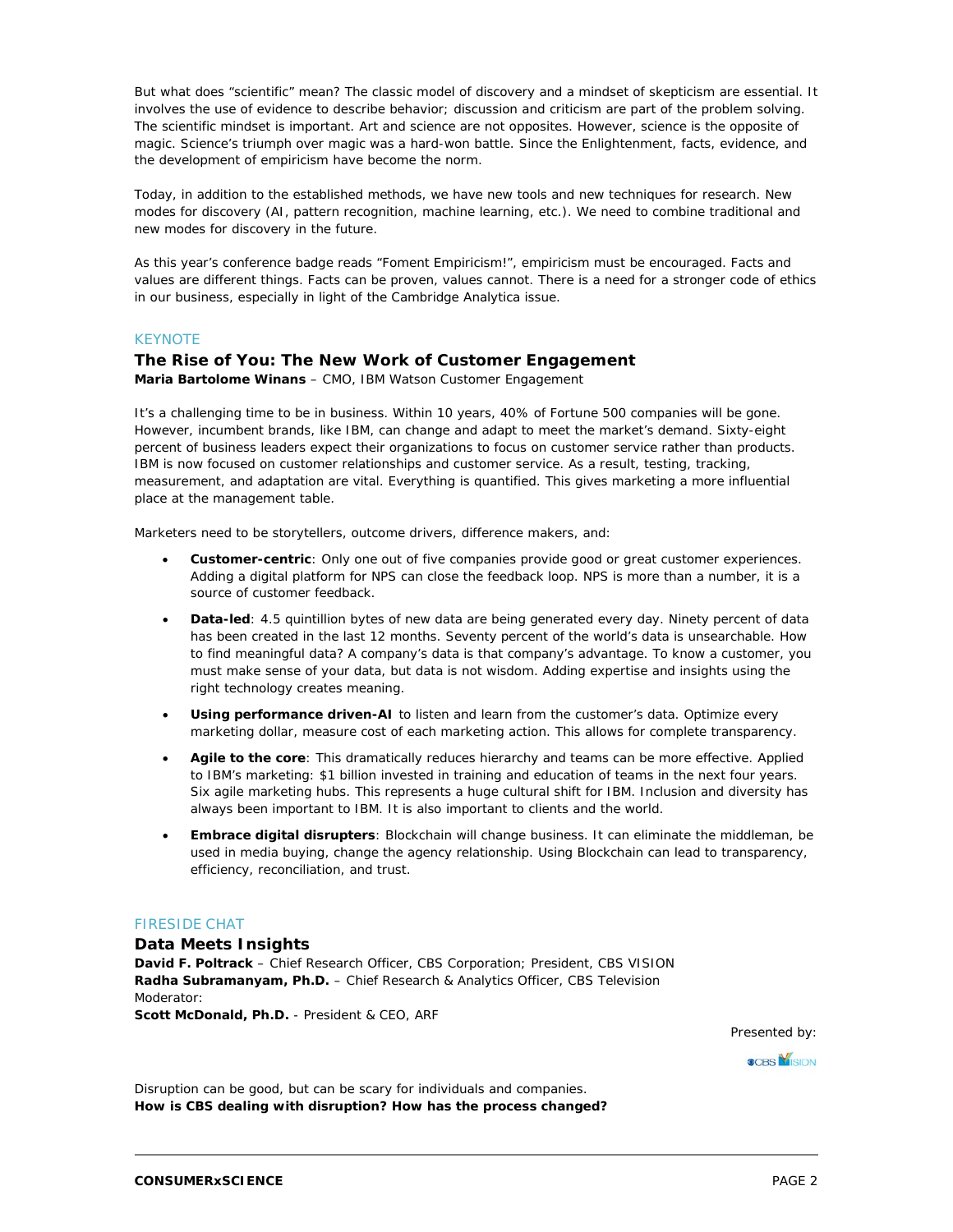- Disruption is hard. It is essential to stay focused on objectives. Data is useless without insights. Smarter data leads to better insights. Surround yourself with people who are not afraid of change. Commit to it. Harness threats to business goals. Individuals should not be afraid of lateral changes. CBS is looking for employees with curiosity, but skills are important, too. Curiosity is necessary for insights.
- The research industry embraces insights, but it has come back to bite us. Insights are not empirical, but intuitive. Advertising research is based on science. Data scientists come up with lots of numbers. Need to reeducate management. Get insights out of your title.

#### **How has disruption changed the TV broadcast model?**

- It has totally changed our model; it's now sell directly to consumers, sell internationally. Involved in new customer relationships, new pricing models, extending the scope of CBS's research. CBS owns Showtime, Showtime is teaching CRM to CBS. It's a whole new ballgame.
- CBS is mastering attribution, CBS pushed to be much sharper, dashboards, next gen insights.

#### **Do new shows have more opportunities to find their audiences?**

- Traditional models for a new program involved a strong marketing push; five weeks into the season, a decision was made whether to continue the program. Now, better data lets CBS track the program, track progressive CUME. Due to social media and time shifting programming, there is a need to track continuously, change marketing promotions.
- Continuous measurement, new sources of data streams, know how your promotions are working in real time. Know much more about how the programming is doing.
- No longer must the mass audience love the new program; a smaller segment of the audience can make a program successful.

#### **How has the advertising changed with these tools?**

• We are much smarter. Use best in class data solutions. We view ourselves as long-term partners with our advertisers.

#### PRESENTATION

#### **The Seven Sins of Brand Identity (And How to Avoid Temptation)**

Jenni Romaniuk, Ph.D. - Research Professor and Associate Director, Ehrenberg-Bass Institute; Author, *How Brands Grow Part 2*

Distinctive Assets are non-brand name triggers for the brand. As these assets are indirect branding, it is easy to unknowingly interfere with category buyer mental structures and erode their strength. Brands need to build a distinctive asset palette (audio, word, shape, color, story, face, etc.) on a long-term basis.

The seven sins of brand identity and the "paths to redemption":

- 1. **Pride**: We give something, such as a logo, more power than it deserves. **Path to redemption**: Understand the role of your Distinctive Assets; solve the right problem; avoid "cheap" shot with expensive consequences.
- 2. **Sin of Gluttony**: People get addicted to changing their brand assets. This erodes the strength of the brand. **Path to redemption**: Ask yourself, is this change really necessary? Set high benchmarks for change.
- 3. **Sin of Greed**: Only one tagline is necessary. **Path to redemption**: Clarify the purpose of each asset; check for unnecessary duplications.
- 4. **Sin of Sloth**: Lazy, not using the brand assets. If you don't put your brand assets to work, there is a decay in brand memory. **Path to redemption**: Value your brand's history; identify neglected assets; identify over/underused assets and redress the balance.
- 5. **Sin of Lust**: Marketer neglects the current brand assets, tries to build something new, which may be unnecessary; meanwhile, the current brand assets get neglected. **Path to redemption**: When adding an asset, ask "what does this do that others in my palette don't?"
- 6. **Sin of Wrath**: Anger, emotion. Need to focus on the asset as a branding device. For example, use of a celebrity conflicts with the focus on the brand. Using a celebrity may put an expiration date on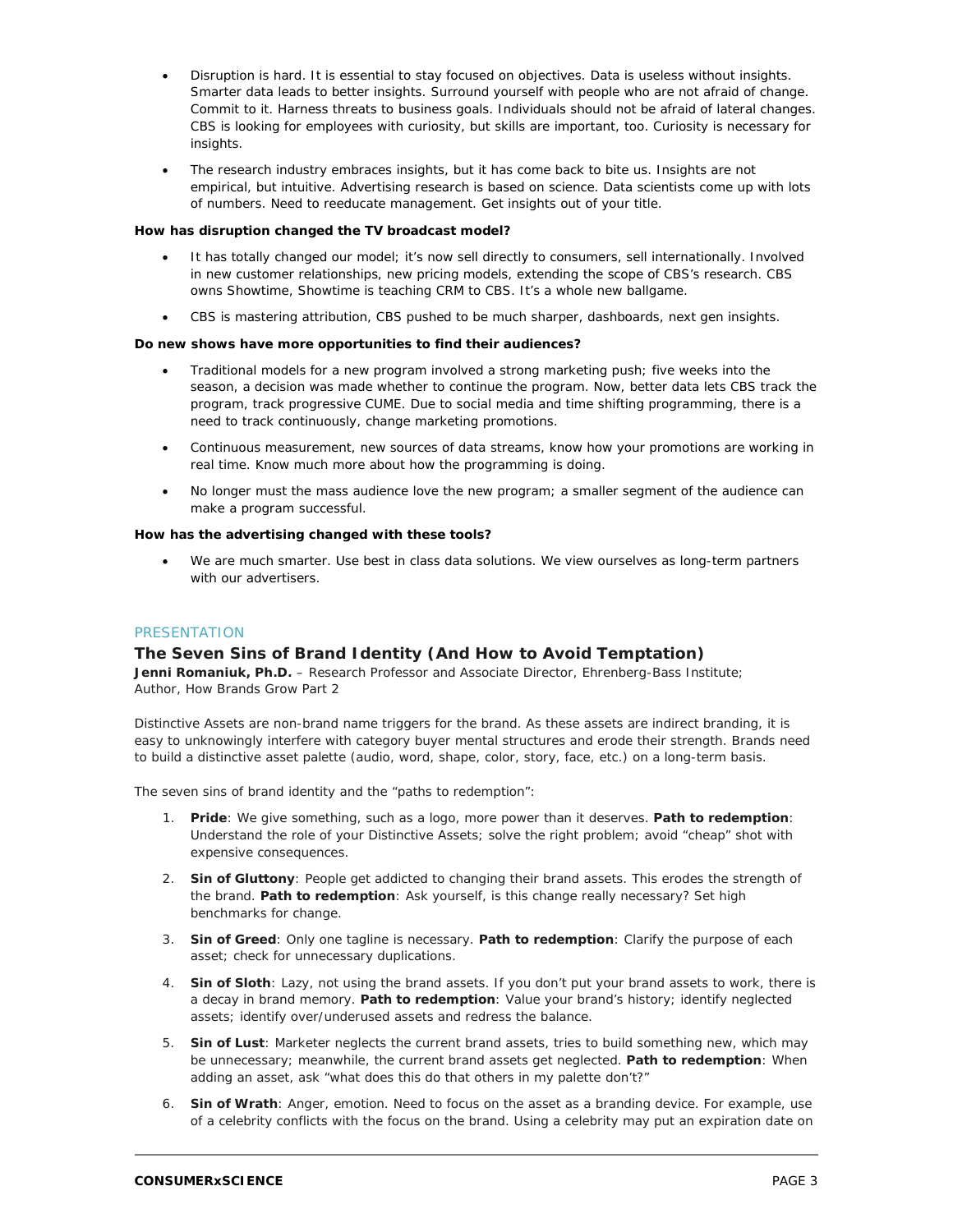the brand asset. **Path to redemption:** Avoid "projection rejection"; check that the asset is "fit for purpose".

7. **Sin of Envy**: colors, fonts, styles become trendy. All brands change their branding elements in order to fit in with the trend. As a result, brands cannot be distinguished. **Path to redemption**: Zag when others Zig; ownability is more important than fitting in (everyone chooses green package for environmental products, so your brand should choose a different color).

The 4 commandments for distinctive asset management:

- Choose wisely
- Prioritize smartly
- Execute well
- Resist change

#### LUNCH KEYNOTE

#### **Lessons from Applying Behavioral Science to 1,000,000,000 Shoppers Om Marwah** – Global Head of Behavioral Science, Walmart

There are universal principles for how people think. Behavioral science provides insights into these principles, which are especially relevant today. Walmart has been an industry trailblazer in implementing behavioral science based principles in their businesses. For example, behavioral science was used to understand and craft the onboarding of new Sam's Club members.

The challenge: How do we get non-renewing members to follow the same script as members who renew? How do you get all customers to act the way the high value customers act? These high-value customers buy more and renew their memberships. There was a need to study consumer motivation plus channel behavior. Based on behavioral science insights, they created cognitive scripts for first time loyalty members that rewarded proximity through mobile gamification. Creating proximity became the preferred KPI. Proximity proved to be powerful, leading to engagement and purchase/conversion.

Key Takeaways:

- **A brand relationship is based on shared values,** and the process of understanding your consumer starts with empathy. A study showed that the act of giving creates chemical feelings of happiness. Compared to a group who did 30 min. of aerobic exercise every day, a group who gave small amounts of money throughout the same time period had lower blood pressure and overall better physical well-being. Eighty-nine percent of Millennials report that they are willing to switch to a brand with a cause. This is illustrated in the success of the buy one, give one to those in need models of Warby Parker and Tom's shoes. Walmart's "Fight hunger, Spark change!" is another example and proved to be a success in forging emotional relationships with their customers.
- **Product benefits are more powerful than product attributes.** These benefit-based identifications are more meaningful for customers. For example, Flowers.com is organized by occasions rather than type of flowers; this helps the consumer solve a need.
- **People don't immediately know their own preferences**. Help them understand their preferences throughout the process as you also help them move slowly towards the decision. Progress is highly engaging for people.
- **Systematize creativity in organizations.** Predictors of success include: idea volume; interaction (creativity happens when ideas and people mix and mingle with each other); also bringing together people and ideas with weak-ties; diversity and differences help build and spark new things; expertise allows more divergent ideas to come out; imposing problems across businesses leads to increases in idea volume, new frameworks, new ideas; creative agility (continually test and learn to validate your ideas); formal innovation process can capture and scale ideas faster; slack time.

### WINNING PAPER PRESENTATION

#### **Connecting Across Generations**

**John Cora** – VP, Sales Research, Forecsting & Measurement, Disney-ABC **Sarah Gardiner** – VP, Research & Strategy, Insight Strategy Group **Jonathan Steuer** – CRO, Omnicom Media Group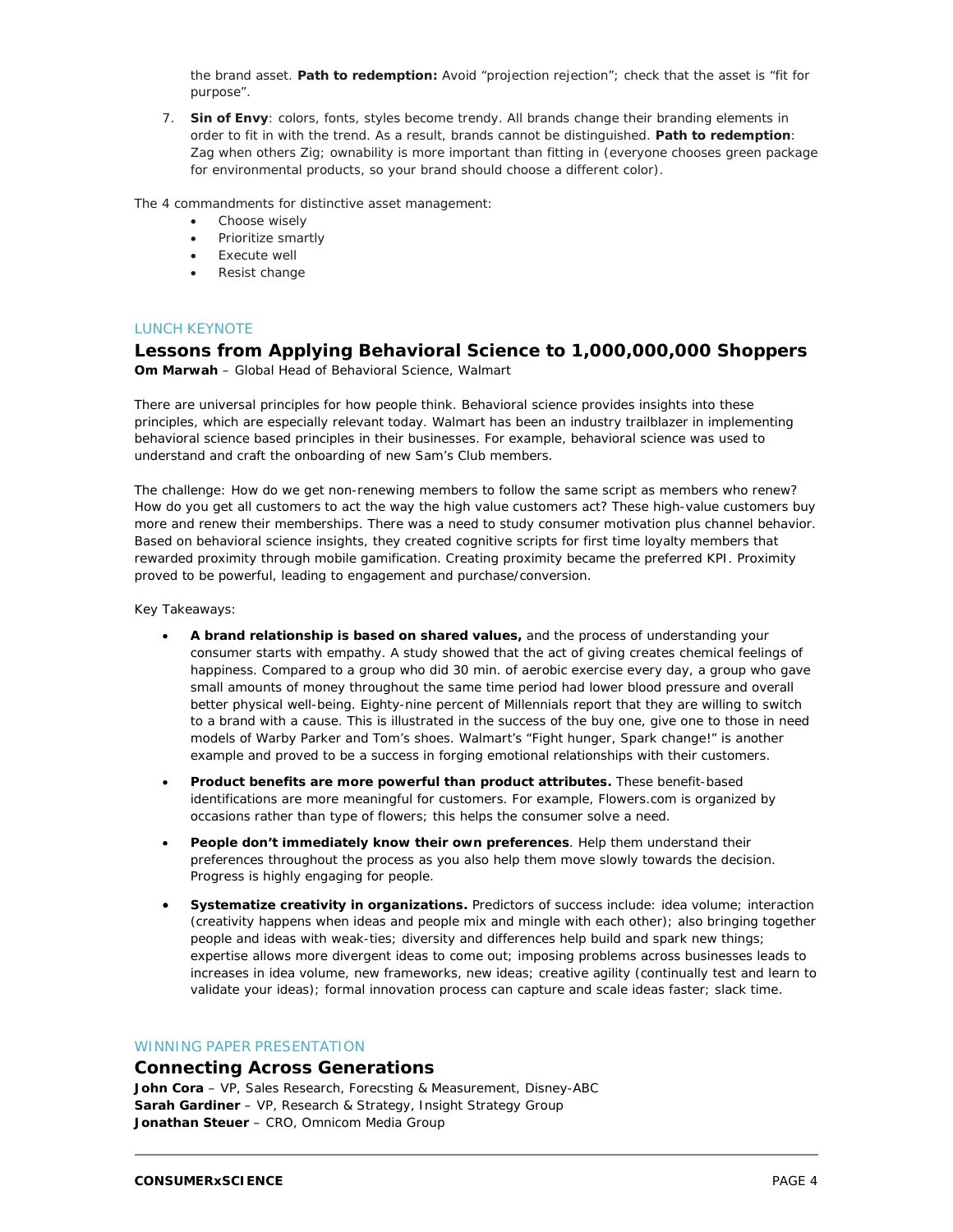Marketers and researchers tend to focus on targeting specific generations, rather than trying to understand people holistically. As you rarely reach a person in isolation, it's crucial to understand what unites us as well as divides us. Findings showed that there are five unities that exist across the generations in the U.S.:

**N1 United States of Anxiety:** Today's cultural climate has all Americans feeling very cautious. The institutions and systems that we used to rely on are no longer as reliable. Americans are worried about the future, and the American Dream has been turned upside down. On the positive side, this results in an increase in self-reliance. People are looking within, and there's been growth in entrepreneurial spirit. Three out of four say that "I'd rather tackle obstacles on my own than seek help from others."

**N2 Family Values 2.0:** Strengthening of family bonds; family includes friends. In a world of uncertainty, relationships are everything. Eighty-seven percent say "family is the most important to me." This type of relationship, bond, they crave from brands. Parent and child relationships are shifting toward "peer-enting". Content sharing facilitates closeness by creating a common language. Sharing occurs both up and down generations.

**N3 Media as a Dialogue:** Content is a form of dialogue. Visual media, such as memes and short clips are becoming a shared vocabulary across all generations.

**N4 Video as Mood Therapy:** All generations use video for identity and for mood benefits. Using video as mood therapy spikes even more among those in certain life stages.

**N5 Loyalists to Brand Values:** Consumers of all generations express loyalty to brands that reflect their values. Once a brand wins a consumer over, that consumer is loyal to that brand. There may be life stage and generational differences, but N5 holds true. Consumers are attracted to brands that understand them, and which are authentic.

Consumers of all ages say they discover new products and have made purchases based on ads. Ads are preferred when the ad fits the programming environment. Passion for content improves ad receptivity.

Best practice:

- N1 Unity-address consumer anxiety by channeling comfort and security.
- N2 Unity-reflect "peer-enting" relationships and multi-generational influences.
- N3 Maximize visual language, especially via social.
- N4 Explore the emotional connection between consumers and content; deliver your message where the signal is strong.
- N5 Speak to values that drive brand love, represent generations appropriately.

#### KEYNOTE & INTERVIEW

#### **Understanding the Consumer in the Age of Disruption**

**Brad Jakeman** – Senior Advisor & Consultant; Former President, PepsiCo Global Beverage Group **Scott McDonald, Ph.D.** – President & CEO, ARF

#### **We are often told that we live in a very polarized world, and that companies need to affiliate. How do you think research in particular help mitigate risk?**

- Younger consumers, and even the general population, want brands to stand for something. Before, it was enough that brands weren't doing harm, now the expectations are that brands take a POV and make society better. Consumer are less interested in what the company makes, and more in what makes the company.
- This is an opportunity to engage deeper with their consumers in a more meaningful way. But, there are always two sides to every cause, very few with only one side. There will be some people on the other side of that argument – so it's very, very tricky.

**Practitioners have been schooled in studying the whole population with a normative distribution. We are focused on the average - is there less of a value in this? Is the middle the deceptive place to be looking?**

• A lot of the tools that test pre-market creatives miss out on the vocal minority. Brand faux pas – mostly came from a vocal minority with broad reaching social media platforms which feeds into mainstream media. This is the reality right now. Are the tools focused too heavily on the commercial impact of the creative? Do we pay enough attention to the social impact?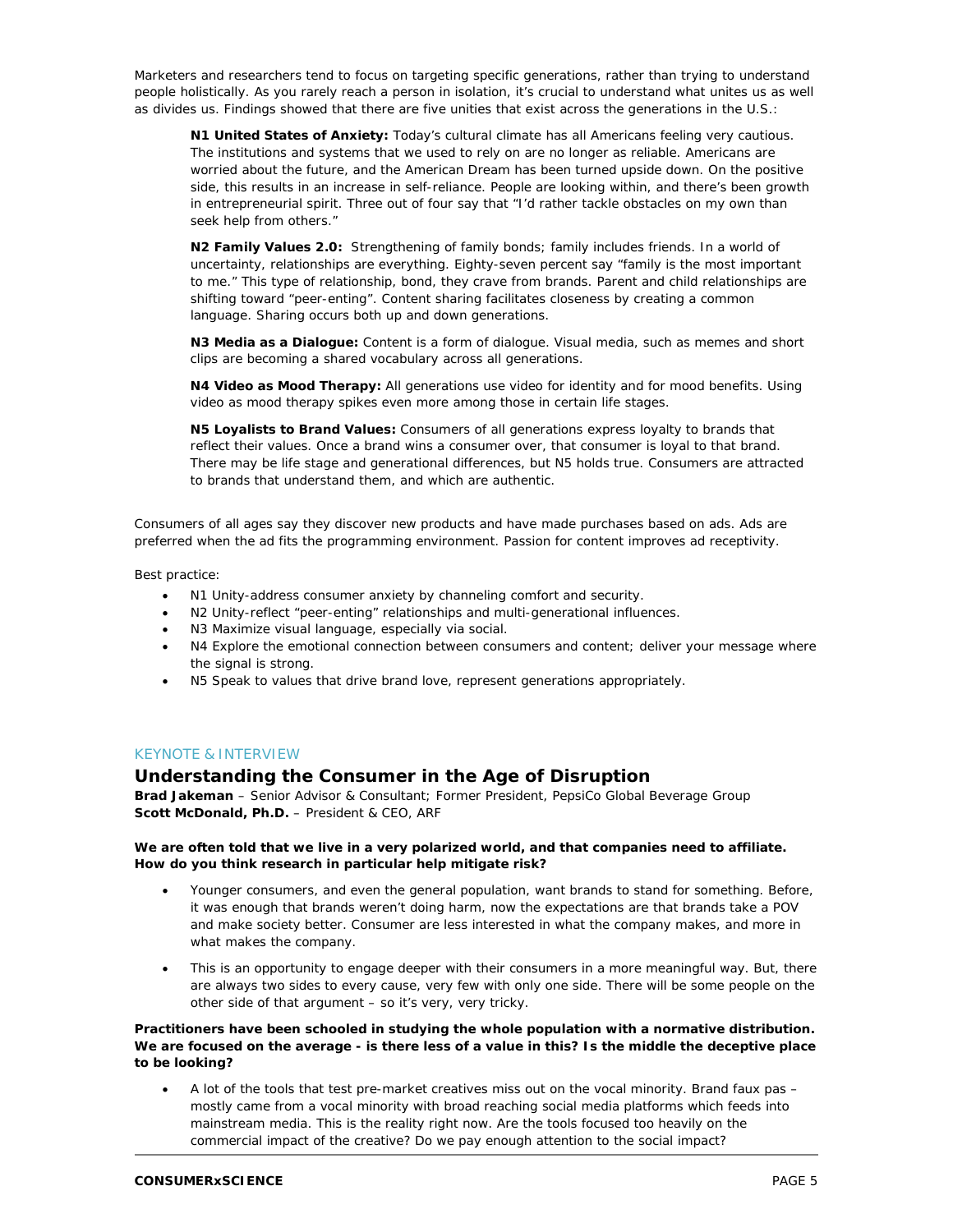- A lot of these analytics are tied to the "target audience" respondents are collected according to who we are interested in, but our works exist in a larger society. Non-brand users will still comment on the ad. Looking for gross negative/gross positives can lead yourself in hot water. We need to look at outliers more – where brand opportunities may exist. Work should be polarizing – if you generated something that a sizable number of people really, really loved, it's a good thing.
- H&M issue, Dove issue, Pepsi issue brands wandering into space that they did not intend to. Work that big brands publish are under much more scrutiny by much more people in a much more divided society than ever before. The tools that we have traditionally relied on, are not as relevant.
- Marketers have been trained with traditional methods that are failing us now. We are experiencing most profound changes, esp. by technology and others - have tools kept up to date with these changes? If not, the people in the audience (if not then who) can make these changes. Tools we have today need to be profoundly changed, at minimum, augmented.

#### **Most companies use social media defensively – put out fires, do you see any stream of information that you are looking at, type of data (e.g., purchase data)?**

- You want to replicate the context as close as you can, where the content will be consumed by the consumer. Now, it's more likely shared, forwarded by someone. People are rushing to judgment on brands on partial information – because there's a rush to be first out with news. Dove issue – someone extracted 3 seconds of a whole campaign, out of context, and people are quick to judgment.
- But playing safe is a mistake. We are inevitably going to face issues, the upshot of dealing with issues that are important to society, authentically stand for. If you want to be a relevant brand, with cultural resonance, you are likely to be in a situation – be prepared for it to happen, have relationships with people that are willing to talk about the issue without your asking them to. It's hard for brands to come out in their own defense – comes across as doubling down on the unintended insult, or arrogant. We have to acknowledge that more brand faux pas have happened in recent history. Brands used to create four or five tent pole campaigns in a year, now we are creating 5,000 creatives across multiple channels. Reaction happens in real-time.

#### **Do all brands need to be culturally relevant?**

- No, but all brands *can* be culturally relevant. Impulse purchase brands, like beverages they are a badge, says something about your socioeconomic standing. It's incumbent to maintain cultural currency or they lose all cache.
- Find credible space that you can own. Make sure that it's not only the brand's value, but the company's value. Has the company done anything that is inconsistent with these values/cause? Avoid spaces that are so emotionally charged that any notion of commercial work associated with it is off-putting. Assume that you are going to have an issue. Make sure you have other people to stand up and defend the company; how you protect yourself from long-term reputational damage, and deal with short-term embarrassment.

# **CONCURRENT SESSIONS – UNDERSTANDING CONSUMER SEGMENTS**

#### **PRESENTATION**

# **The Remarkable Influence of Millennial Men**

**Brad Fay** – Chief Commercial Officer, Engagement Labs **Maggie Fosdick** – VP, Engagement Labs

There is more to Millennial men than just beer drinking sports fans. Compared to the total male population, Millennial men are more likely to be talking about children's products, the home, travel, and beauty. Beer and sports are present in Millennial men's conversations, but so are financial services, Nivea, and Gillette.

Millennial implications for marketers:

- **Creative messaging**
	- o Men care about relationships, want to be smart shoppers, enjoy meal preparation
	- o Stereotype of beer-drinking sports fans is only partly true
- **Targeting**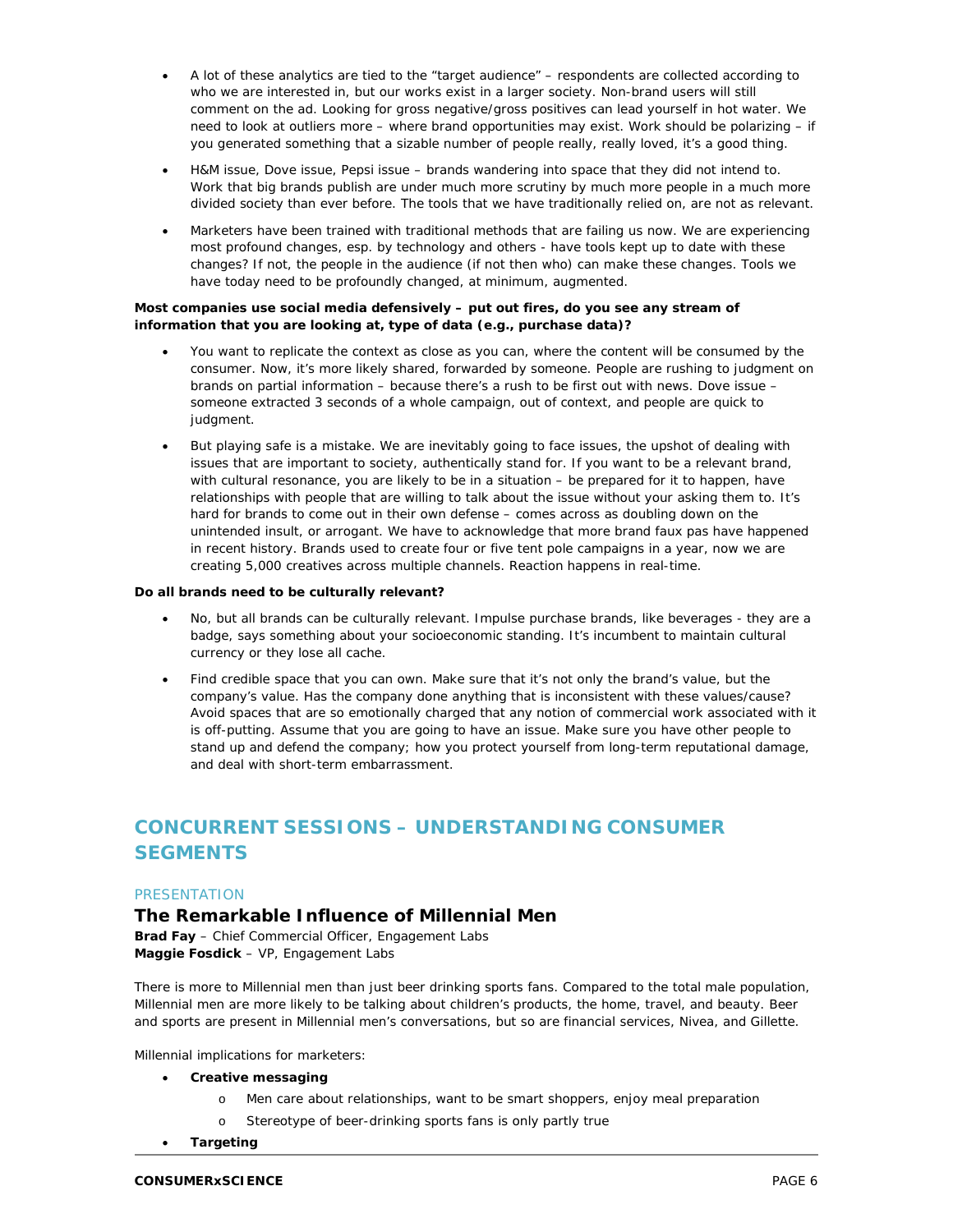- o Time for more categories to think about targeting young men: Beauty, Apparel, household products, CPG
- **Trend-spotting**
	- o Watch younger men as your guide to what's coming next
- **Influencer marketing**
	- o Young men's social networks become a major asset, making young men more valuable as targets for influencer marketing

#### **PRESENTATION**

# **What 2018 Has in Store for Social Branded Content**

**Jason Klein** – Co-CEO and Co-Founder, ListenFirst **Frank Kavilanz** – SVP of Social Strategy and Solutions, Turner Ignite

Presented by: <a>
LISTENFIRST

Social branded content published by TV networks over the past year has grown steadily, with a 67% jump from Q4 2016 to Q4 2017. However, branded content is still less than 1% of the total content posted on Facebook. Research by ListenFirst of social branded content on Facebook showed that there was 12X more engagement for branded content published by TV programs and networks than those generated by advertisers on their own.

Social branded content published by media (vs. published by advertisers on Facebook):

- Bucks the trend of a decline in organic and paid reach and impressions.
- 4X more link click.
- Drives more emotion: 414% more "Haha's", 121% more "Loves", 220% more shares.

Performance is highly correlated with the media property that posts the content. Best practice include:

- Pick the right media partner for your brand.
- Evoke emotion or is practical and interesting.
- Drive audience to the advertisers.
- Select the best genre and that drives the most engagement for your category.

#### **PRESENTATION**

#### **BrandZ™: Building Valuable Brands in a Changing World**

**Sana Carlton** – NE Group SVP, Kantar Millward Brown **Christopher J. Frank** – VP, American Express **Julia Oswald** – SVP, Business Insights, Strategy & Consumer Insights, Dominos **Mark Truss** – Global Director of Brand Intelligence, J. Walter Thompson Company

Presented by:

Brands are an important and valuable intangible. Strong brands generate superior shareholder returns. Important elements of brand health based on BrandZ™:

- Brand purpose-important for customers and employees
- Perceived innovation (being known for innovation)
- Strong communications accelerate growth
- Brand experience. For example: The Amazon ecosystem experience: Prime, Echo, Amazon Go changes the idea of the retail experience.
- Love of the brand-this is irreplaceable. Features can be replicated, but the attachment cannot.

Two tactics represent different pathways to a brand's success:

- Loyal and trusting relationships, such as Starbucks and Pampers
- Enduring innovation, such as Google

Tools for transforming the game:

- Personalization
- **Simplicity**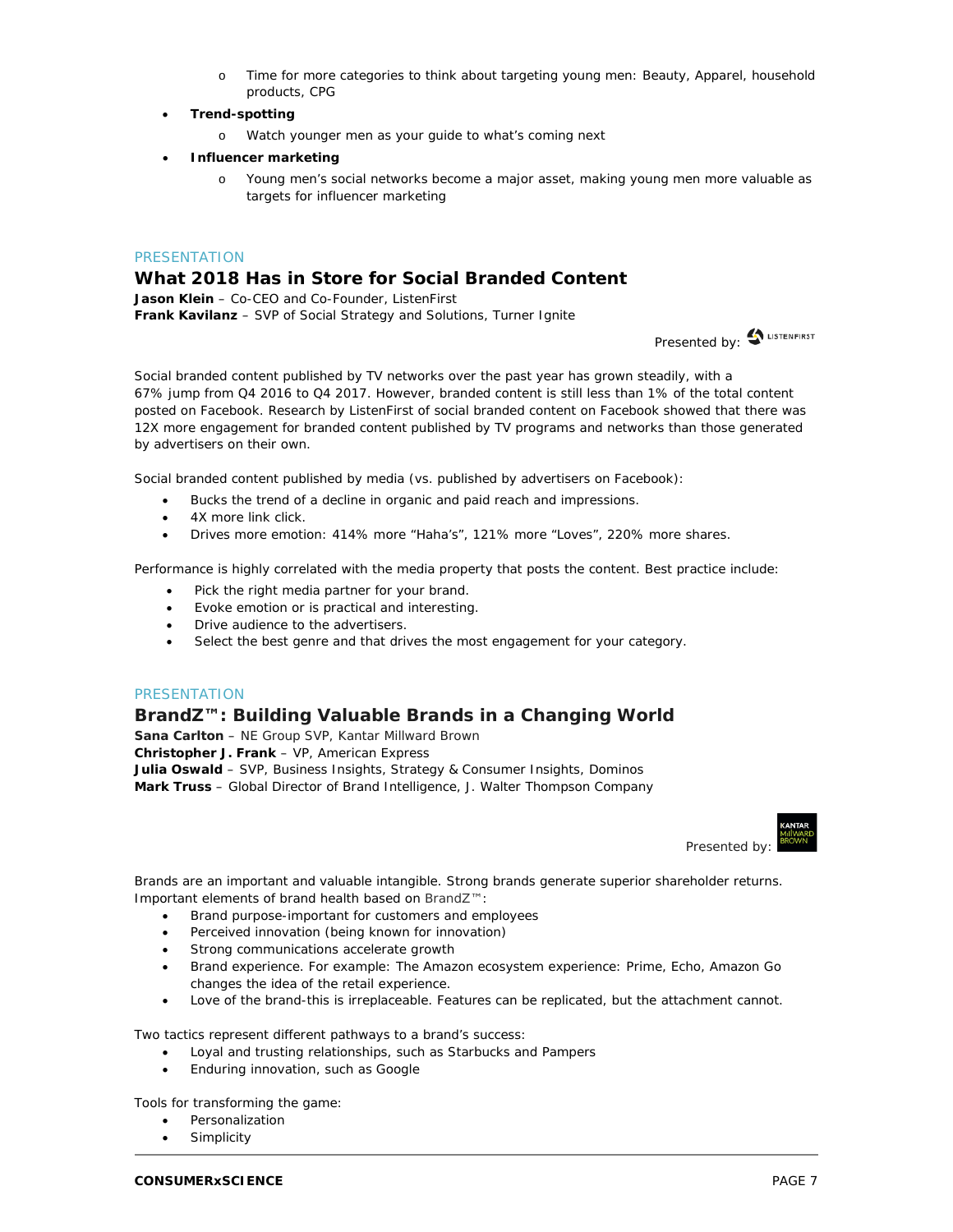- **Emotion**
- **Connectivity**
- **Accessibility**

The presentation was followed by a panel. Some takeaways from the panel discussion, including a discussion of the brand purpose of the brands:

- American Express started out as a freight company. Trust, service and security is what the company stood for, long before the company went into credit cards. The physical credit card is going away. As long as American Express stays true to the company's brand, the exact product/services are not critical. Innovation includes the company's fintech investments.
- Domino's brand purpose is at the core of everything the company does. Innovation is grounded in the company's brand purpose. The company does not frequently change promotional offers. The company is also innovating in the tech space.
- Insights are more about the consumer than the product. There is a need to focus on the consumer's perspective and the motivation for their decision in favor of one brand vs. another brand. Marketers should shift away from seeing digital as just another channel. Brands need to behave differently in social media situations.

#### PRESENTATION

### **Unified Marketing Measurement**

**Nishat Mehta** - President, Media Center of Excellence, IRI



The CPG space is undergoing a revolution in terms of how consumers access content and buy products, coupled with tech innovation, which is creating confusion, chaos, revolution. Among the changes: consumer behavior, media fragmentation, direct to consumer model, the Millennial consumer. Marketers are trying to make sense of new data, tech, and ad formats to improved efficacy and efficiency. Measurement is needed for optimization.

The CPG space is unique:

- Purchases still basically happen offline. Attribution is difficult.
- CPG companies, themselves, are facing challenges.

The current tools are not enabling consistent measurement.

- Marketing mix models drive big picture, strategic analysis. There is a need to understand the impact of each marketing channel related to both base and incremental sales.
- Contribution of marketing tactics.
- **Effectiveness**
- Did I make money?
- Attribution is challenging.
- Need to look at exposure to offline sales at the HH level.

The industry needs to deal with these problems and the conflicts of the models. There is a critical need to unify measurement and the brand's data by having Marketing Mix and Attribution models work together.

Marketers need to optimize advertising every week. It is critical to apply insights and to change campaigns while they are still running. This approach needs buy-in throughout the organization.

In conclusion, Unified Marketing Measurement requires improvements to data and technology:

- Have right, accurate data assets
- Speed-weekly basis to change campaign based on insights
- **Granularity**
- Technology platform
- Deployment of this information throughout the process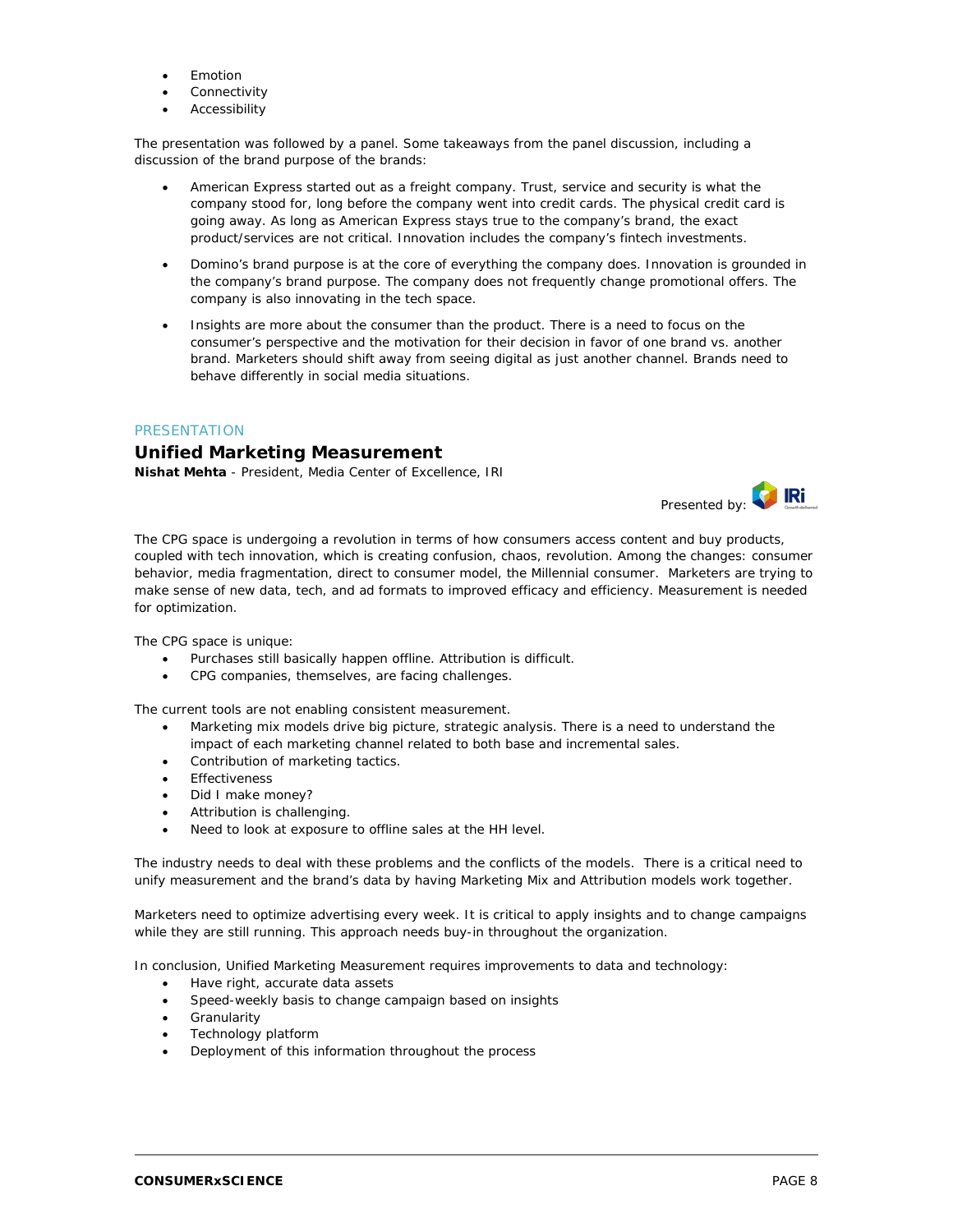# **CONCURRENT SESSIONS – CUSTOMER JOURNEY**

#### **PRESENTATION**

# **Can an Old Category Modernize the Purchase Journey?**

**Donn Froshiesar** – VP, Market Research & Insights, New York Life **Tasha Space** – Managing Director, CS Space

New York Life wanted to make its own journey from an agent-led company to one that makes more broad use of corporate sales and marketing. A big question was "does advertising even matter to us?". The company was performing well without a focus on it. Their data showed greater brand awareness did not lead to more buying.

Insurance also had a couple of axioms: "life insurance is sold not bought" and "air cover and ground troops" (corporate advertising and agents). However, changes in society and consumer behavior is undermining the traditional approach. Three questions guided the research:

- 1. What are the dynamics in culture and society that are affecting the business model?
- 2. Can marketing stimulate demand for insurance?
- 3. If so, how?

Insurance is a very complex category. It includes two taboo topics: death and money. There is a stigma if people don't get insurance that they are somehow not providing for their family. And it's a category that people witness others doing buying.

The methodology included two phases. The first was a brand and cultural immersion. The second was a consumer immersion using primers, ethnographies (75) and long-form digital narratives (50 people over 3 weeks of promoted feedback).

Key Takeaways:

- The dynamics are deeper than was thought. Buying is something we learn to do, we aren't born doing it – so insurance, being bought "under cover" and very rarely, means people never learn the skills to buy it.
- What criteria can consumers use to differentiate different insurance companies? Be responsible.
- The confusion and pressure involved in insurance buying leads to the consumer feeling anxiety and inertia, and buying the first thing that they see that even comes close to what they need, rather than shopping around.
- Consumer truths = clarity.

#### **PRESENTATION**

**Radio Drives Search Philippe Generali** – President & CEO, Media Monitors, RCS Works **Tammy Greenburg** – SVP, RAB **Alice Sylvester** – Partner, Sequent Partners

One of the most common questions to the RAB from both ad buyers and sellers is "can you prove radio can drive online action, specifically search?"

Media Monitors did an analysis of spend and search volume in summer 2017 with 2,157 ads from eight advertisers across 250,457 spots in 31 PPM markets, across 6 am to midnight over seven days a week. Analysis included spend data from CPP benchmarks, GRP calculations, and share of advertising spend. Minute by minute Google search data was matched to radio spend data by brand, market, date, and daypart. Analyses used marketing mix modeling to calculate an increment over baseline search data by day and daypart.

Three factors drove lift: campaign effectiveness, campaign spend, and starting baseline search data. Results include a +7% lift for automotive to a +370% lift for a retail jeweler (although the latter was a result of a moderate increase over a very small baseline starting point). Overall, a 29% lift was found across all the categories measured.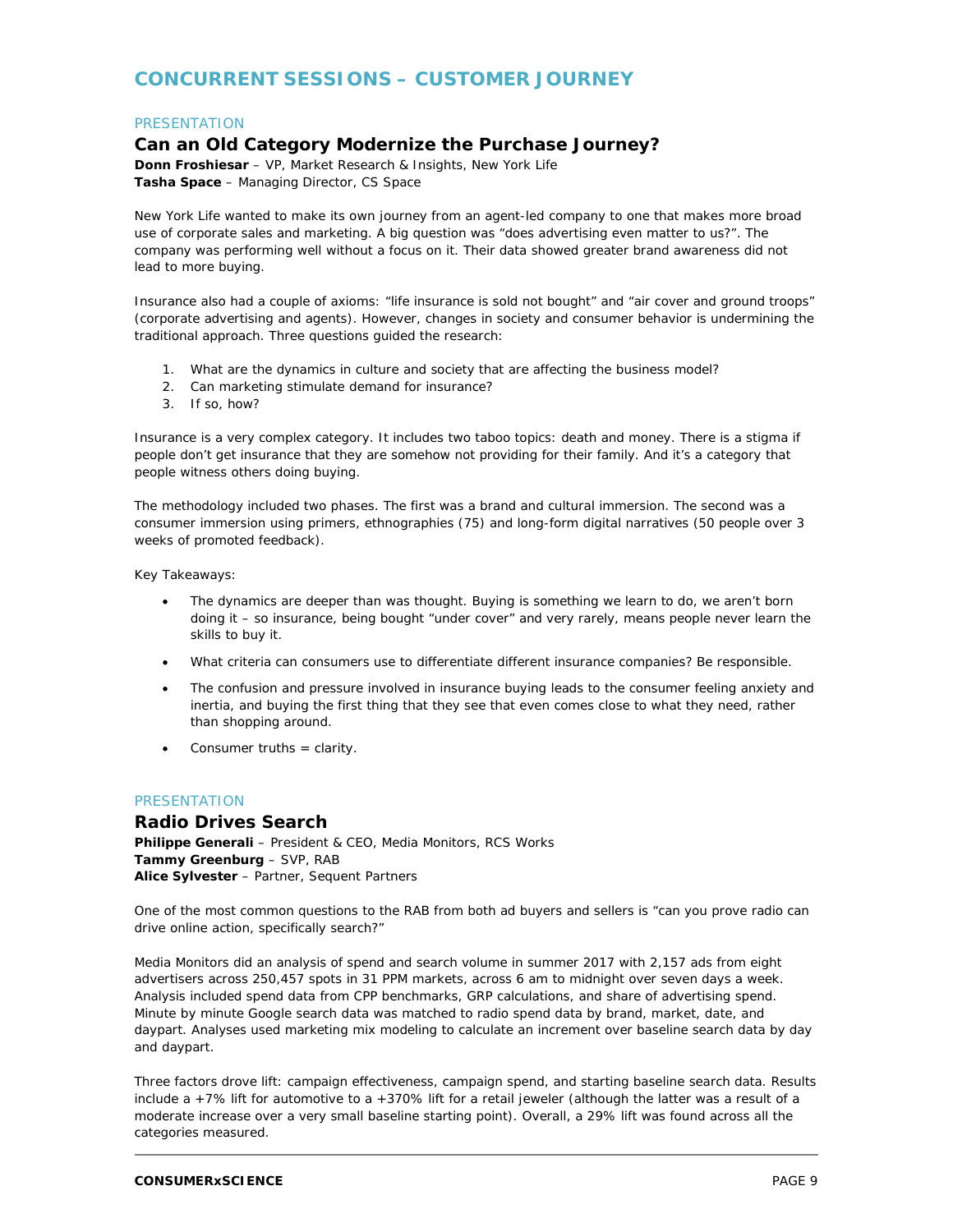By category, the insurance company measured showed radio was 228% more efficient in driving search than was TV.

Radio was found to impact all aspects of the consumer journey by driving search, including awareness, search consideration, purchase, and retention.

Not surprisingly, impact varied by the effectiveness of the creative. Top creative elements driving search included price deals, non-price offers, product news or updates, inclusion of specific locations, or personalization of the creative for a particular target demo (car owners vs truck owners, for example).

Key Takeaways:

- Radio ads consistently drive incremental google brand searches.
- Drive of search varies by brand.
- Radio was better to drive search than TV except for one case.
- Creative is a major contributor to driving search.

#### **PRESENTATION**

#### **Who's in Charge Here Anyway? Millennial Families' Path to Purchase**

**George Carey** – Founder & CEO, The Family Room **Theresa Pepe** – VP, Marketing & Partner Insights, Viacom

The family structure is undergoing enormous change, with the traditional two-parent households down by 25% since 1980 while "non-traditional" households increase. To understand implications of this, Viacom undertook the Millennial Family Decision Making project in partnership with The Family Room. The Family Room used two lenses to address this, their Family Dynamics Study and their Family Passion Point Study.

Questions to address included:

- 1. Who is calling the shots at each stage of the purchase funnel?
- 2. What are the drivers of choice?
- 3. And why?

Key Takeaways:

- "Protection and safety" as an emotional driver went to the #1 position among parents after years of being a much lower consideration – a sea change.
- There is no category that is of low interest to kids, only categories that haven't given kids a reason to be interested.
- Questions to ask yourself:
	- o Is your company staying ahead of the profound changes in emotional priorities that form the basis of decision making?
	- o Does your company understand emotional WHY of your category and brand?
	- o Is your company starting with the rational WHAT or emotional WHY in constructing your brand's selling proposition?

#### PRESENTATION

# **Customer Journey Insights Through a Unified Lens**

**Preeti Mehta** – Director, Analytic Partners **Maggie Merklin** – EVP, Analytic Partners

This presentation discussed how adaptive measurement helped a higher education company (for profit college) understand their customer's journey. This category has a complicated business model with many touchpoints that include not only enrollment but persistence to remain enrolled to graduation. The journey is slow, taking many months, and includes seven or more steps in the decision process.

Previously the company depended on digital analytics or on late stages of the purchase funnel; they had no understanding of the full purchase journey. Analytic Partners recommended a unified measurement using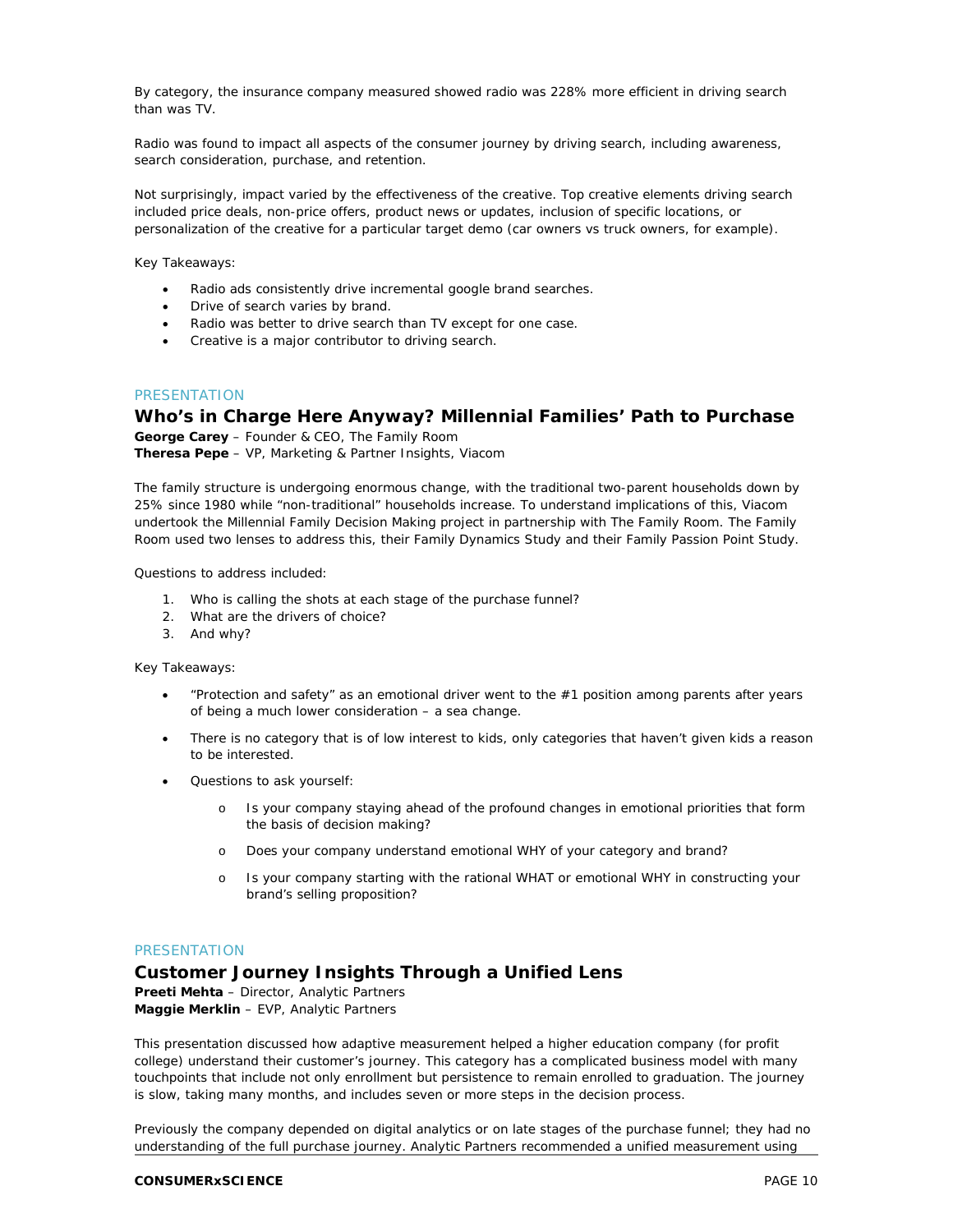marketing mix modeling and multi-touch attribution. This would allow more insight into drivers and more granular insights, including TV path analysis. It would also allow analysis of immediate and latent impacts.

The most effective tactics for each major step were

- 1. Inquiries: aggregators, paid search, and online video
- 2. Submit applications: native, paid search, online video
- 3. Enrollment: paid social, native, TV

The organization had to convert from a metric derived from last click attribution to an algorithmic multitouch attribution. This revealed a number of mistaken assumptions, including:

- By program of study, one type of digital ad was much less efficient than had been assumed by last click.
- Online video had been assumed to not be good but turned out to be one of the most efficient means of advertising.

Key Takeaways:

- 1. Implementing the study results provided an opportunity for 6% growth in inquiries or applications, and a 3% increase in enrollments.
- 2. Measurement needs to be customized by type of business.
- 3. Need to measure full journey, not just top and bottom of the funnel.
- 4. Leverage a unified measure for a better "truth".

#### **PRESENTATION**

#### **AT&T Actionable Attribution Insights**

**Anubhavi Gupta** – Principal, Advanced Analytics, AT&T **Charlie Hinton** – AVP, Marketing Analytics, AT&T **Warren Thompson, Ph.D.** – Director, Advanced Analytics, AT&T

AT&T wants to understand customer journeys to build a better brand experience and to be more surgical in their marketing so as to increase ROI. They have many different product combinations and four consumer segments. The solution was to do a multi-touch attribution model. The model is:

- 1. Holistic accounting for all demand factors
- 2. Accurate provide true incremental impact of each factor
- 3. Integrated unified by design, using marketing mix modeling for the upper funnel and multi-touch attribution for the lower funnel
- 4. Actionable designed for agile, aggressive marketers

Key Takeaways:

- 1. Paid search was costlier than expected
- 2. Social had a halo effect from other AT&T branded products/messages
- 3. Display showed a change in efficiency
- 4. Customer path fragmentation exists but there are synergies that can be leveraged
- 5. Constantly improve so there are better inputs and better outputs

# **CONCURRENT SESSIONS – BREAKTHROUGH CREATIVE**

#### **PRESENTATION**

#### **Context Matters: Emotions and Ad Effectiveness**

**Aaron Hoffman, Ph.D.** – VP, Product Innovation, Magid **Gregg Liebman** – SVP, Strategic Insights & Research, NBCUniversal

This new research is the largest study on the effects of the context in which advertising is embedded on the ad, in 60 years of context effects research. The study focused on TV shows as ad context and tested 60 ads in 31 programs after an even larger pre-test. It was presented by Dr. Aaron Hoffman and Gregg Liebman and started with the premise that TV's ability to emotionally connect with consumers is not being fully maximized by advertisers and that taking advantage of the interplay between the emotions that attract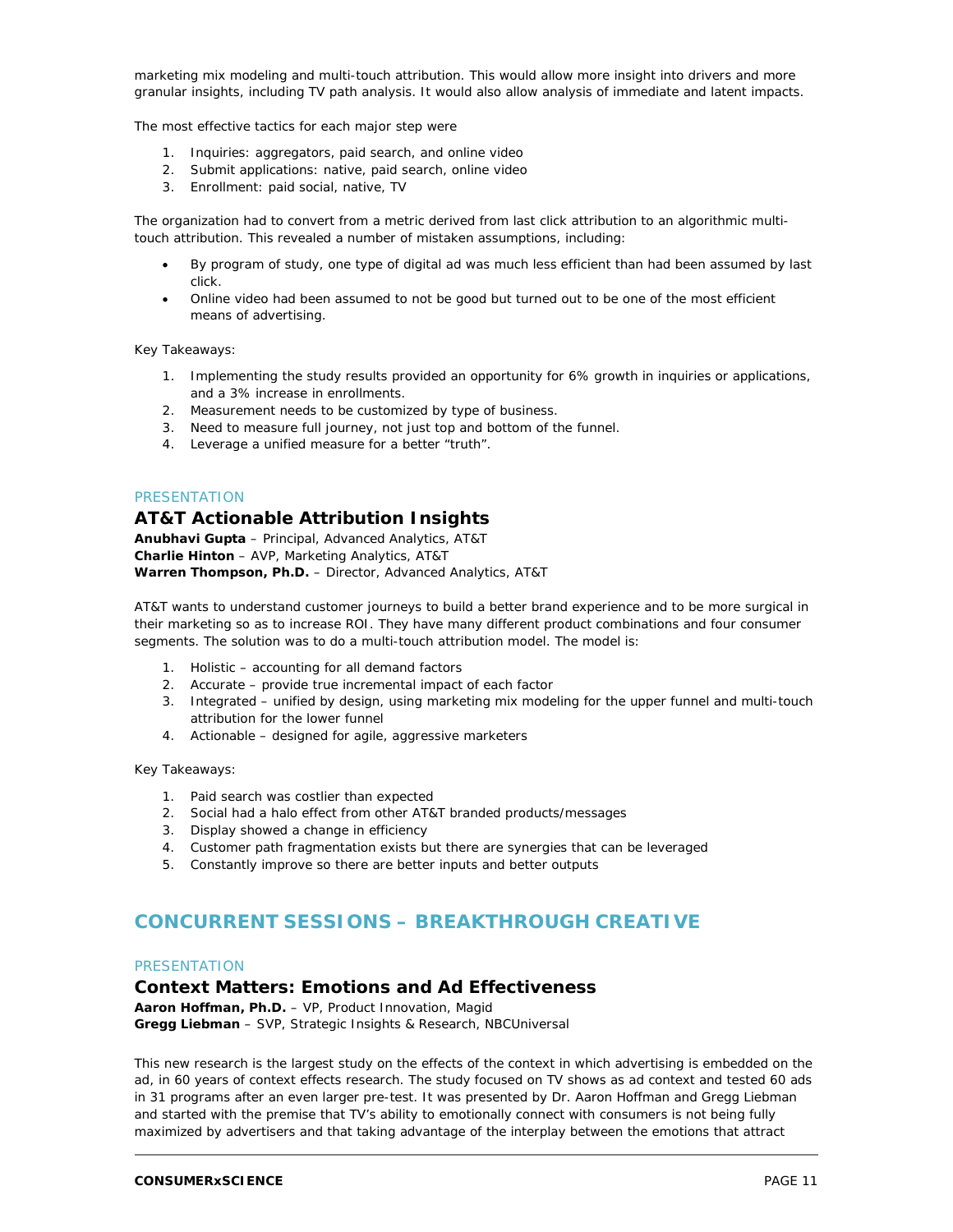viewers to a show and the emotions evoked by the ad can generate improved ad "receptivity", including more purchase intent.

Among points of discussion from the study:

- Targets, scale, and demographics make up only part of the equation when it comes to good media buys.
- Ads, like TV shows, elicit rich emotional responses that can be measured.
- Some ad emotions yield better ad performance than others.
- Taking advantage of the interplay between show and ad emotions ("emotional alignment") is likely to result in greater ad impact.
- Stronger emotional matches between shows and ads lead to superior results.

#### **PRESENTATION**

# **Branded Content to Effectively Reach the Consumer**

**Stephanie Fried** – EVP, Research, Analytics & Audience Development, Condé Nast **Pranav Yadav** – CEO, Neuro-Insight US Inc.

Research from Condé Nast and Neuro-Insights evaluated the impact of quality of creative and of the strength of a brand, how people respond to native advertising and delivery. In their study, they set out to measure brand activity of participants using four scenarios that were randomly rotated via YouTube and Facebook. Ads were delivered by interest within their personal feeds. The main objective was to understand branded content and uncover best practices to continue optimizing branded partnerships.

Neuro-Insights' research method is focused on measuring reactions to branding moments and key messages as they found that only if those moments result in memory encoding and long-term memory, can positive results for the brand be expected.

Key finding include:

- Branded content can perform better than the personal feed. The study shows that strong brands can drive attention and engagement
- Device matters mobile is a more personal screen, more emotional. Desktop is a more focused experience, more engaging.
- Screens matter if you need to evoke an emotional response, mobile was found to be the best way to get impact and desktop is the best way to get higher engagement.
- Platforms matters content on individuals performs better on YouTube whereas alternative storytelling performs better on Facebook where it broke through personal feeds.

#### **PRESENTATION**

# **Pursuing Creativity – Bringing Back the Magic**

**Jodi Harris** – Vice President, Marketing Culture & Learning, Anheuser-Busch **Shaun Dix** – Executive Vice President, Ipsos Connect



How can consumer research fuel advertising? Is research the creative killer? The partnership between Ipsos and Anheuser-Busch showed that you have to move beyond the scorecards and traffic lights. The creative process is non-linear, messy, and needs a lot of collaboration and trust, along with structure. The Wieden+Kennedy model illustrates this: rigor in the front and back, but space in the middle for chaos to allow for the creative process.

After falling into the trap of the dashboard and scorecards, Anheuser-Busch revamped their research process: moving away from using the same methods to test TV and digital; involving research much earlier in the process; and making sure that the compass is designed correctly from the beginning with a brief that ensured that the objective of the brand is clear. The goal of the research and testing changed to nurturing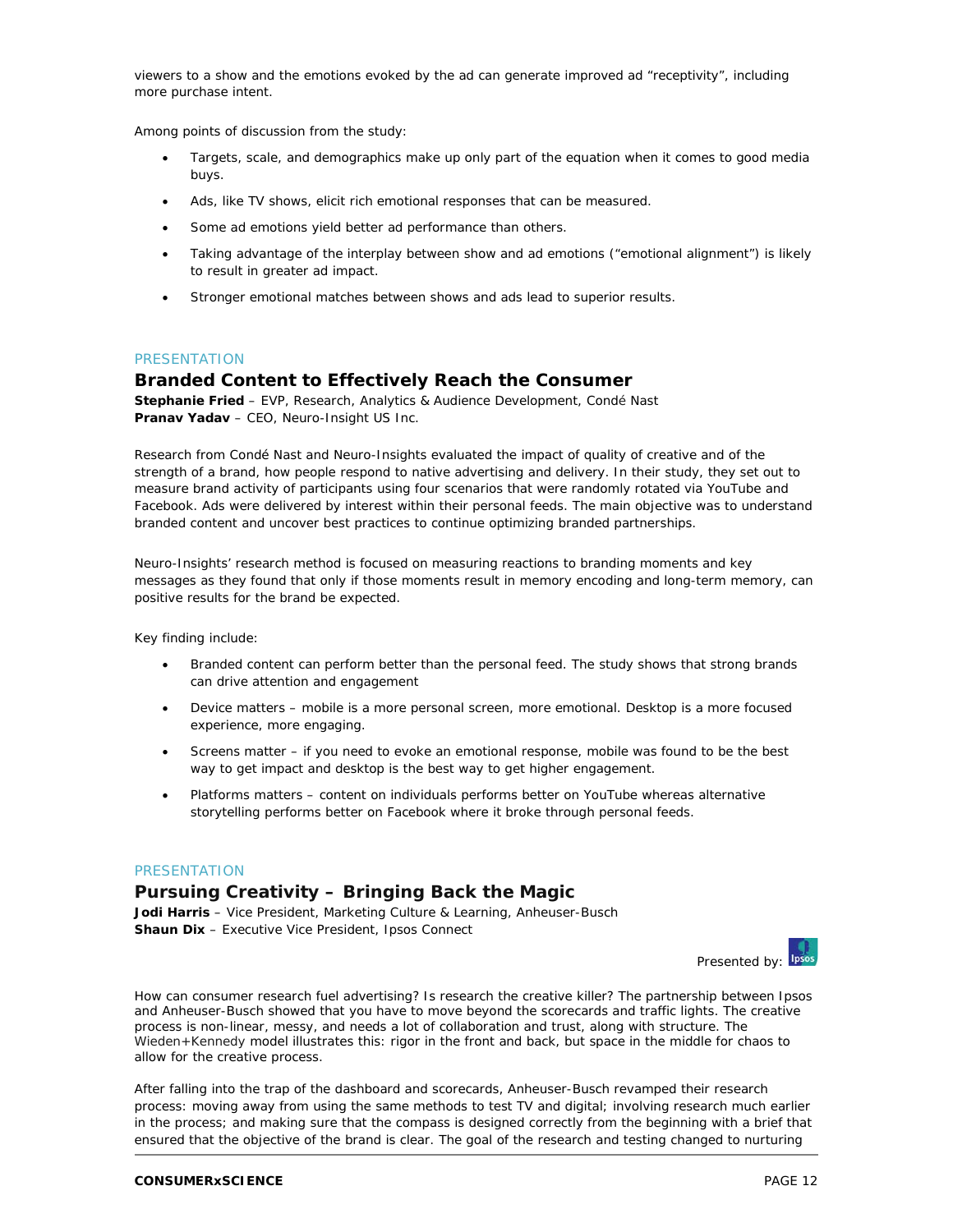nuggets of ideas and protecting them through the process. Moving beyond traditional focus groups, Anheuser-Busch also blended quantitative and qualitative methods, sometimes incorporating neuromarketing based methods.

For the Super Bowl, Anheuser-Busch and Ipsos went through a psychological exercise with their consumers and found an unexpected insight that lead to the strongest piece of creative in over ten years. By focusing on humanizing the history and journey of the company's founder, Adolphus Busch, the team created the Cannes Lion winning spot for the Super Bowl.

Key Takeaways:

- The role of testing is not to kill creative, but to nurture and fuel it.
- Involve consumers in the journey early.
- Use a system that nurtures and foster learning.
- Trust in people.

#### **PRESENTATION**

#### **Measuring Creative Impact Through Location Tracking** SPEAKER:

**Vardan Kirakosyan** – VP, Research Solutions, MFour Mobile Research

**Imfour** Presented by:

MFour wanted to understand consumer behavior as it related to ad assets. They went beyond A/B testing and looked at an all mobile experience in a real-world context on multiple platforms for two brands – McDonald's and Target. In addition, inferred attribution measurements were discussed in this presentation.

Key findings for McDonald's:

- Shareability is highest among McDonald's heavy users for Facebook and Instagram.
- Viewers are more likely to audio-click on Instagram, compared to Facebook.
- The ad was most effective in increasing visitation among light users.

Key findings for Target:

- Brand recall is highest among Target heavy users.
- Interaction (ad visible, playback duration, and audio clicked) are all higher for Instagram than Facebook.
- The ad positively influenced visitation among medium and light users for Facebook and Instagram.

Inferred attribution measurements:

- Problems with inferred attribution measurements include non-verified,  $3<sup>rd</sup>$  party demographics, incongruent measurements from attribution to ad testing, and that testing is not a real-world environment.
- Solutions include behavior analytics with complete, verified 1<sup>st</sup> party consumer data, research conducted using same sample source that behavior analytics is recorded, and testing scenarios are in context to respondent's daily life.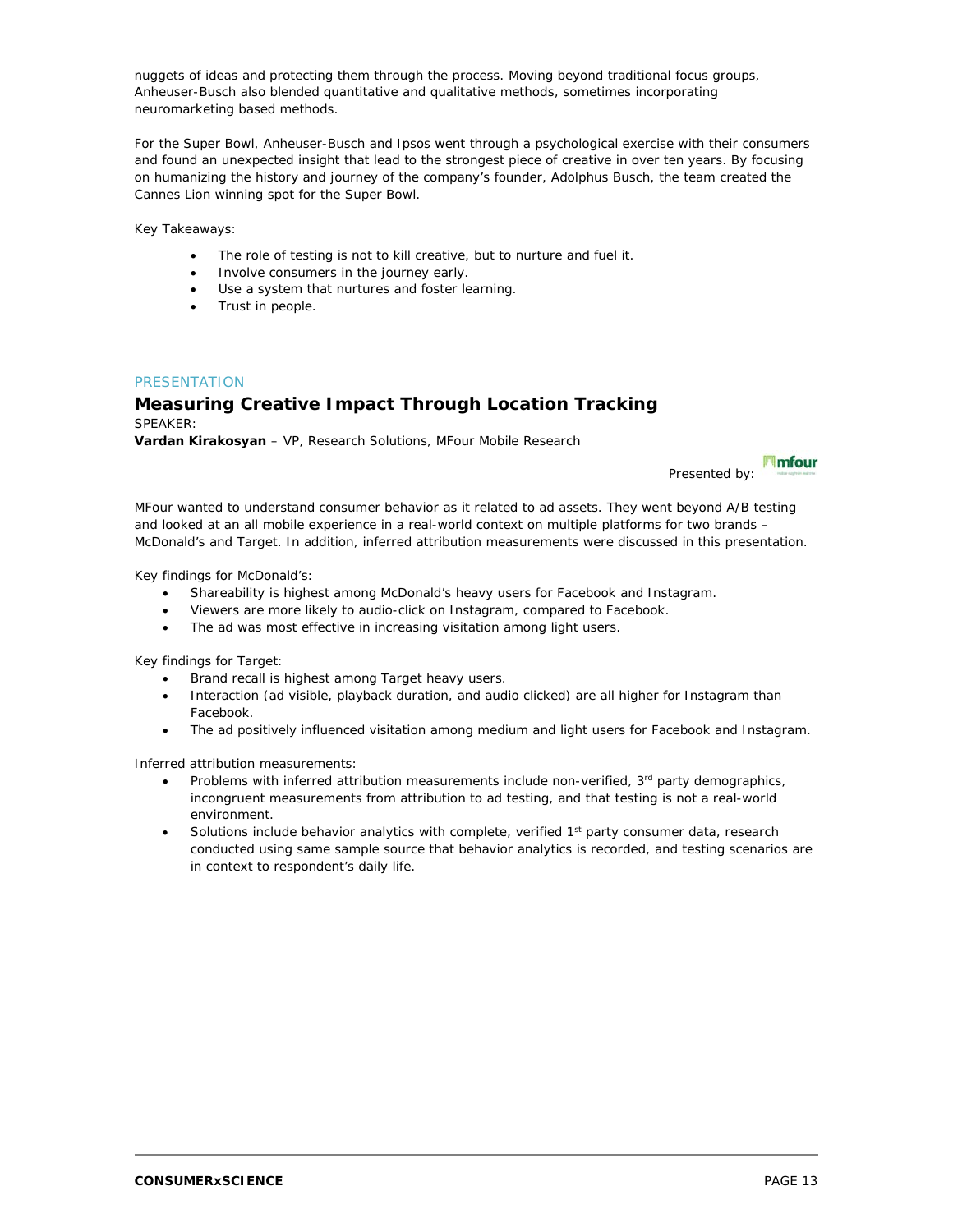# **Build Brand Success and Creative Impact**



# Wednesday, March 28 – **Trip Report Drive Creative Impact**

#### BREAKFAST SESSION

# **Location Intelligence: Stories from the Frontline**

**Jasper Snyder** – Senior Director, Ad Research & Measurement, Foursquare

Why is location intelligence important? Now 96% of adults have a smartphone in the USA, transforming how to reach and to understand consumers. How is location data being used?

- Audience segmentation
- Proximity targeting
- Measurement and optimization

Where do the data come from for Foursquare? It has two apps – City Guide and Swarm – and an SDK that is used by third parties. Together, these three sources give Foursquare a panel of 25 million people globally. There are also 125,000 developers who use a Foursquare API.

What can location data tell us?

- Understand consumer journeys
- Understand consumer segments based on consumer interests and the location visit
	- o Can track customer evolution over time by trends in locations visited by your customers
- Moment based messaging providing marketing messages in context
- Measurement and optimization understand impact of ads and how to optimize, typically using control vs exposed comparisons
	- o Can see effect of ads on competitors (e.g., visits to the advertised store increase while visits to competitors' decrease)
	- o Can evaluate media partner's performance in terms of placement
	- o Can evaluate the performance of the ad creative
	- o Evaluate performance by geography

#### BREAKFAST SESSION

# **The Importance of Brand Equity in an Era of Distrust**

**Michael Sussman** – CEO, BAV Group **Kyle Boots** – Director of Brand & Social Analytics, BAV Group **Lauren Hayden** – Brand Consultant, BAV Group

> Presented by: **E BAV**GROUP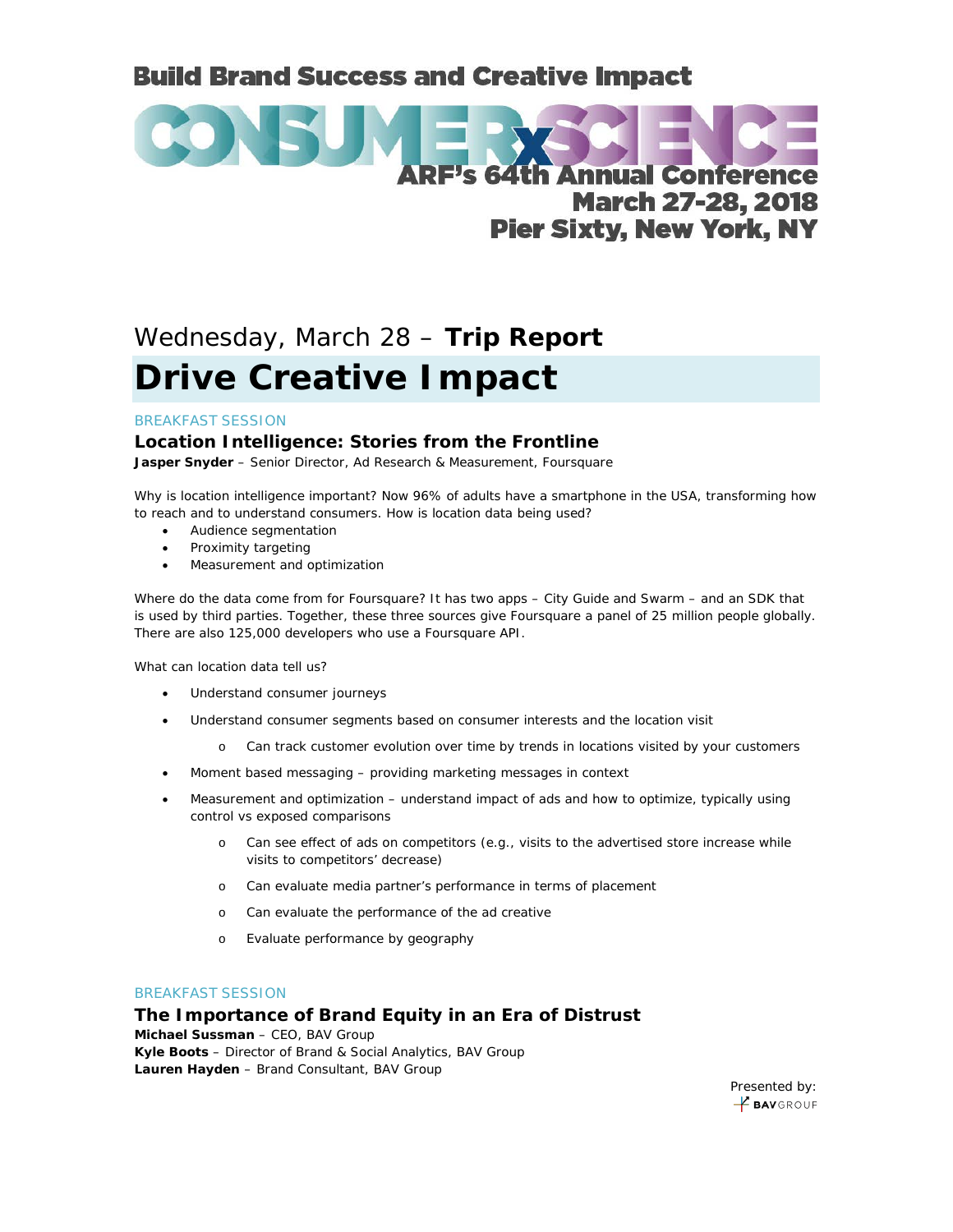During a nearly 20-year period of observation, brand trust is seen to be at an all-time low. BAV attempts to answer the question, "how do brands reinforce trust in a culture where the establishment is questioned?"

- Define it: identify brand values that drive trust. There is a rise in the importance of Purpose in driving trust, particularly with younger Americans. Compared to 10 years ago, there is a:
	- o +42% greater impact on trust among Millennials today.
	- o +6% greater impact on trust among Boomers today.
	- o Authenticity alone has a 20% impact on trust.
- Live it: articulate in an authentic way.
	- o Brands that haven't reinforced their purpose authentically have failed. E.g., Pepsi's mistake with Kendall Jenner ad: Tried cashing in on Black Lives Matter. Demonstrates why Authenticity is not just a buzzword. Comparing pre and post advertising, Pepsi suffered - 16% to -34% declines in authenticity, cares about customers, social responsibility, and trustworthiness.
	- o Brands that demonstrate commitment to their Purpose are breaking away. E.g., Patagonia's success with "don't buy this jacket" campaign—repair what you have. Ties into mission statement to build the best product, cause no unnecessary harm, use business to inspire and implement solutions to the environmental crisis. Out of 3,000 U.S. brands, ranked within the top 6% to 27% on scales in social responsibility, visionary, authenticity, and trust.
- Understand it: keep a pulse on real-time conversations that impact trust. We learn from brands like Domino's that emerged stronger after a crisis online through equity.
	- o Crisis in 2009 when video prank by a kitchen staff member tainted brand.
	- o Aftermath in 2010 with business turnaround when company posts apology video on Youtube.
	- o Social conversations also help brands identify vulnerabilities surrounding their core purpose.

BAV identified 4 ways that brands translate their purpose into calls to action online:

- Urgency: the cause is timely and the time for action is now.
- Solvability: contribution however small can have a real impact.
- Relevance: personal stories make abstract causes relatable to my life.
- Trends: bragging rights and a sense of pride or belonging.

# **MAINSTAGE SESSIONS**

# **Opening Remarks**

**Scott McDonald, Ph.D.** – President & CEO, ARF

Last year Cambridge Analytica won an ARF David Ogilvy Award. In light of recent discoveries, the ARF is looking into whether the ARF should rescind the award. The Cambridge Analytica situation also raises a bigger issue, a need for a code of ethics in market research. We need to ask ourselves, what responsibilities and obligations do we have as researchers? Just because we can do something doesn't mean we should. Cambridge Analytica is a reckoning. External regulation can be clumsy; we should recognize that the data we collect belongs to the consumers, we should respect it. What is ethical is what's good for business, and our industry works best this way. Ultimately, deceptive practices lead to a shortage of data collection.

The ARF is calling to create guidelines on consumer protection in research. Scott asked and welcomed members to be a part of the development; he believes ARF should lead the way and the goal will be to form a working group and draft a code of conduct.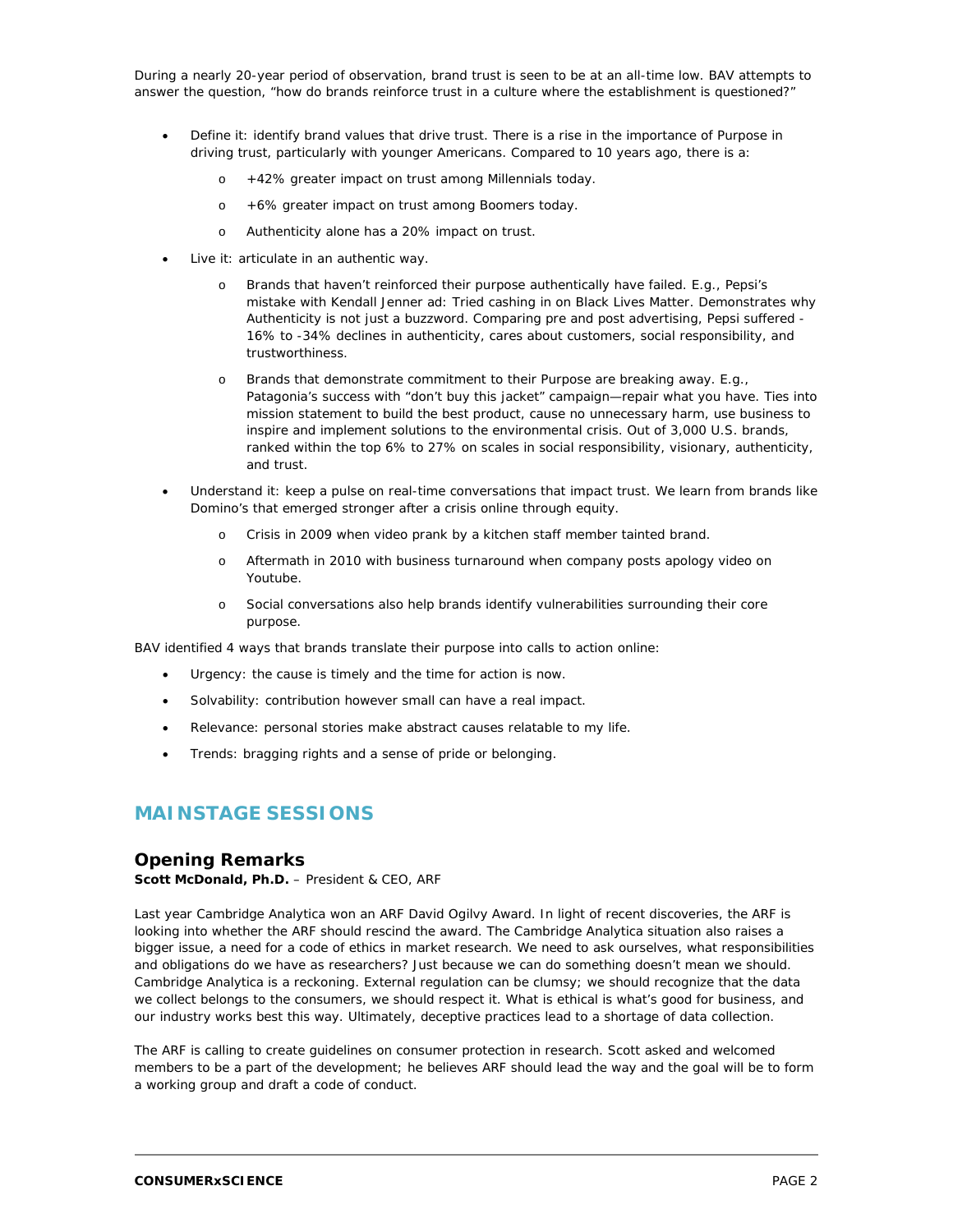#### KEYNOTE PANEL

#### **The Science of #SeeHer**

Panelists: **Christine Cervenka, Ph.D.** – Director – Marketing Analytics, AT&T, Global Marketing Organization **Chrystal Day** – Marketing Impact, Sr. Manager, HP **Claudio Zibenberg** – Manager, IBM Worldwide Media Moderator: **Shelley Zalis** – Co-founder, #SeeHer; Founder & CEO, The Female Quotient (TFQ)

In this panel, equality and the Gender Equality Measure™ (GEM) were discussed with IBM, AT&T, and HP – three companies who utilize the module in their current business practices. The discussion tackles the topic of gender equality, highlighted how research has changed, the shift of emotion in advertising, and ways in which media defines culture.

Key Takeaways:

- The GEM™ module asks four questions:
	- o What is the overall opinion of the female presented?
	- o Is she portrayed respectfully?
	- o Is she depicted inappropriately?
	- o Is she seen as a positive role model for women and girls?
- One thing that unites the industry is equality.
- When you start to discuss, you start to create awareness.
- When advertisers challenge stereotypes, the best results come out.
- Intuitively we all know this is the right thing to do, but it is also good for business.
- Equality should be a requirement for copy testing.
- If we do not put new rules into place we are not going to go anywhere, and our businesses will fail.
- What's important: Women need to be in ads, give her screen time, test putting her in the lead role but also in a wide variety of roles.
- How women are portrayed is critical as well portray her as embracing life and not being the brunt of jokes – show her in a compassionate way – be conscious.

#### PANEL

#### **Stop Talking and Start Doing Something**

#### Panelists:

**Catharine Hays** – Executive Director, The Wharton Future of Advertising Program - The Wharton School

**Natasha Hritzuk, Ph.D.** – VP Advertising Innovation Research and AdLab Lead, Turner Ignite

**Sheri Roder** – EVP, Chief of WHY, Horizon Media

**Audrey Steele** – VP Sales Research Insights & Strategy, FOX Network Sales

Moderator:

**Howard Shimmel** – Chief Research Officer, Turner Broadcasting System

#### **What can companies in the media ecosystem do to generate new consumer ad experiences to make the experience friendlier to consumers, as well as to marketers and advertisers?**

- The biggest obstacle to achieving this vision is measurement. Past measurement methods, have been product focused. There is a need to become more customer-centric. Think about both the product and the impact on the consumer. Human-centric is an accurate concept.
- Media and creative are coming together again. There is much more advertising out there. However, if it's not a good ad, that works counter to the effectiveness of the media company's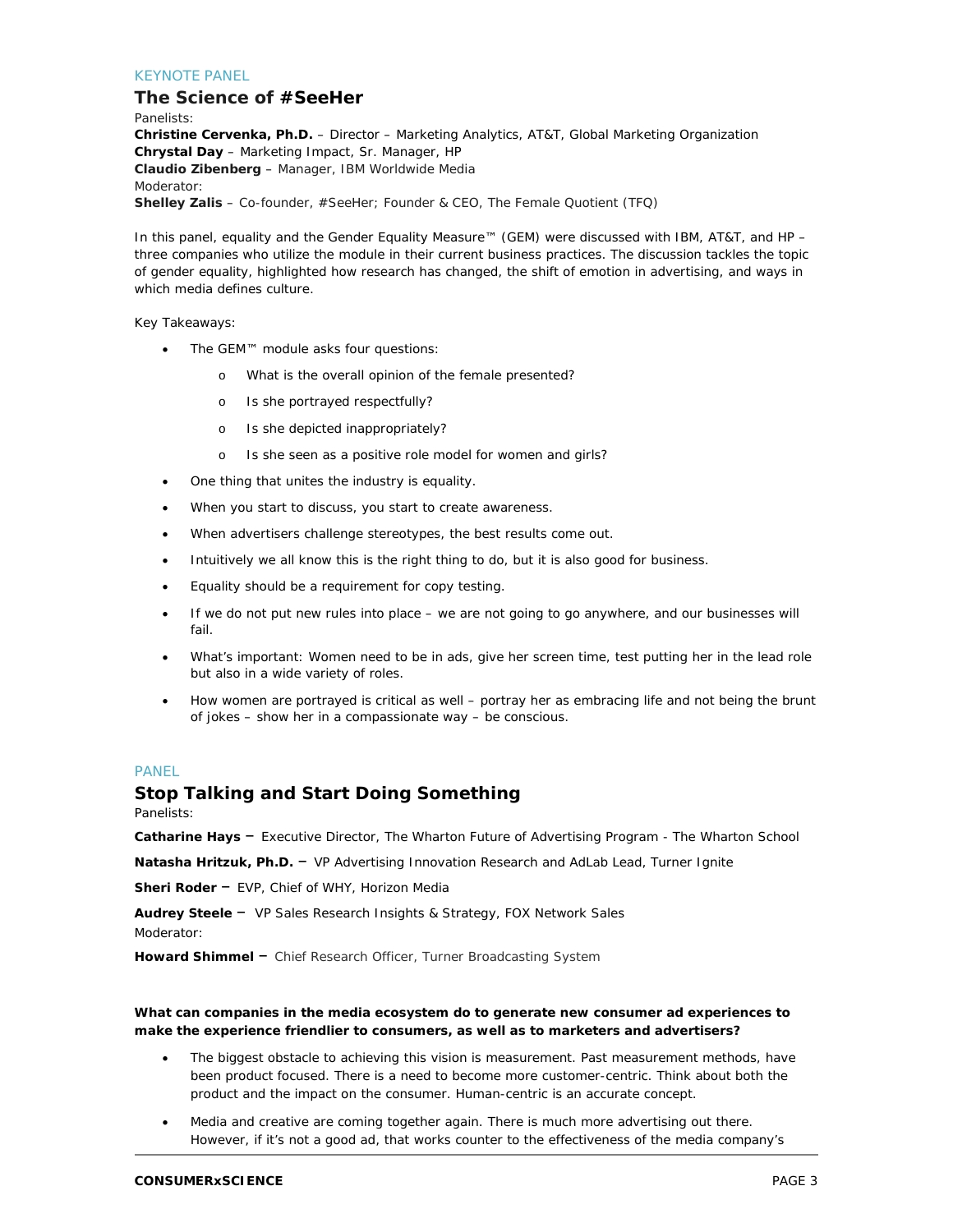work. Less content, but better content is needed. Understand and measure the emotional side, which can now be done empirically. Marry brands with communication to make them relevant. Consumers don't describe themselves in terms of marketing demographics. Demographics are limited and targeting should not be done based on demographics. Help clients make more money. Be smarter about the who, when, etc.

- Implementing a lower ad load and changing the consumer experience has been a goal at FOX for many years. Linear programming must meet this goal. Do, test, measure, learn. Look at common sense things that you know will work and implement quickly.
- Advertising is inherently useful, but how to get the consumers to desire this utility? Reinvent the ad experience from the consumer perspective. AdLab Lead developed a workshop setting enabling the co-creation of ads with consumers. 18 new ad experiences were built. Major brands are also looking for the development of these new ad experiences.

#### **The consumer seeks relevancy. What is the next big thing after relevancy?**

- All players in the ecosystem must demonstrate responsibility. The flip side of relevancy is respect. Human-centric speaks to the entire ecosystem and this system must be instituted quickly.
- Don't shove the message at consumers, Super Bowl advertising demonstrates well thought out spots. Brands and advertisers need to create that kind of excitement continuously. Consumers come to you to hear what the brand is saying.
- Demonstrate to the consumers that you respect their time and won't bombard them with ads. This practice gets a positive response. However, the cost of getting content must be understood by the consumer.
- Free ourselves from the linear prison. Digital, social should not be massaged to be more like linear. Start with the experience for the consumer. Then, format, platform.

#### **How will we know that we have made progress at the next ARF Conference in March 2019?**

- New ad experiences that reinvent advertising. However, new metrics are needed for this type of advertising.
- Measuring the success of ad load reductions.
- Examples that show effectiveness. New measurement metrics. Brave experiments with results.
- Less interruption for consumers, increased ROI for brands and agencies.

#### WINNING PAPER PRESENTATION

# **What a Shorter Ad Can (and Can't) Do**

**Magda Nenycz-Thiel, Ph.D.** – Mars Professor of Marketing & Senior Research Associate, Ehrenberg-Bass Institute, University of South Australia

**Duane Varan, Ph.D.** – CEO, MediaScience

This research was done before 6 sec ads became the short ad "norm" and looked at 7 sec ads compared to 15's and 30's. The purpose of the research was to explore: Are shorter ads as effective? Is the effect of commercial length different for older vs. younger users? How does clutter affect performance of a shorter commercial? MediaScience and the Ehrenberg-Bass Institute discussed these questions based on the findings from three studies in their award-winning paper presentation.

Findings:

- In isolation (not in a pod of ads), 7-second ads delivered 60% of the impact of a 30-second commercial, measured in unaided brand recall.
- In terms of developing the spot's emotional arc and obtaining an emotional reaction from the consumer, 30-second ads are most effective.
- Age had no impact on the effectiveness of 7-second commercials. However, 60-second commercials did perform better with older audiences.
- Clutter perception is not a function of time, but a function of the number of ad units within the same time.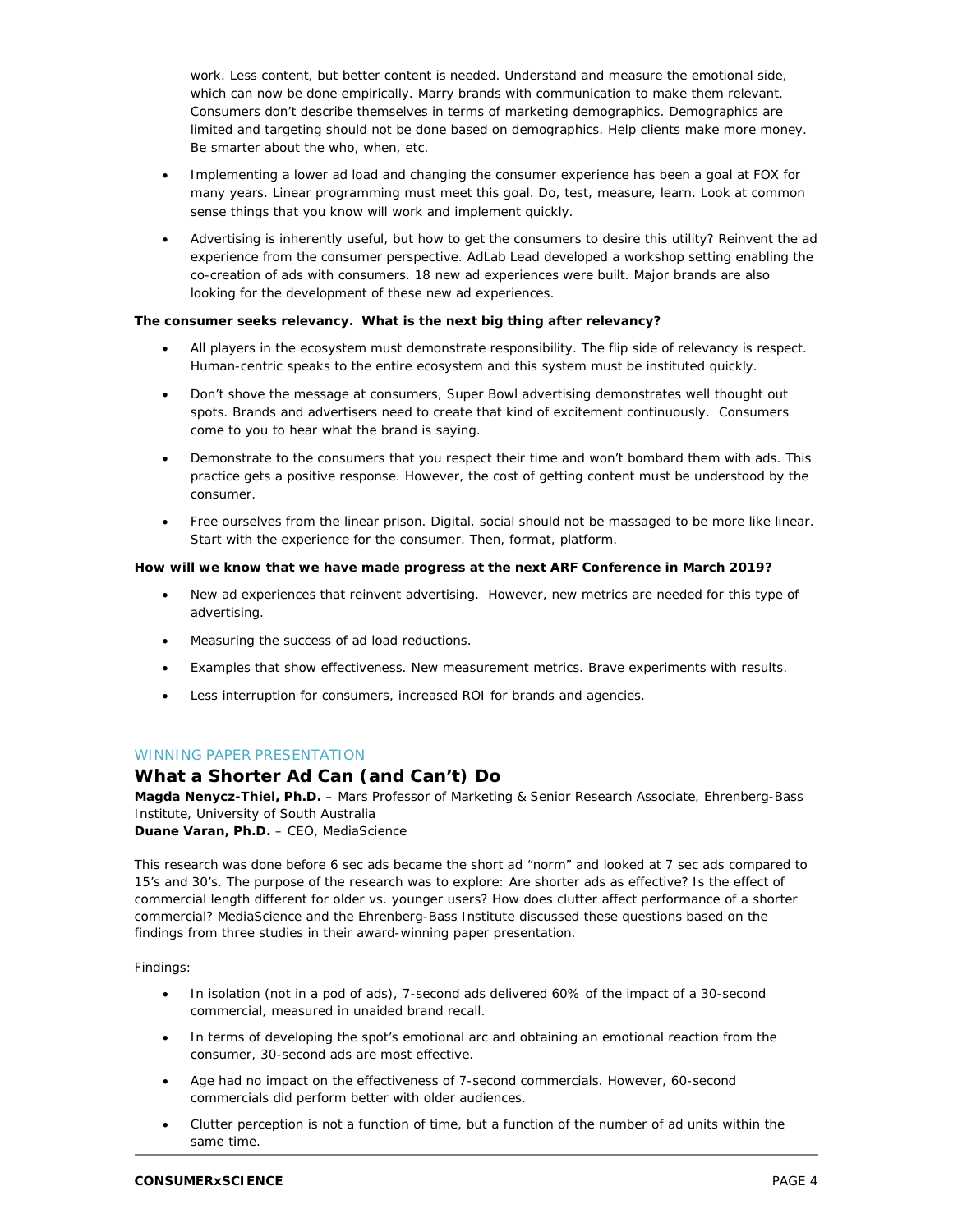• If the consumer sees a 60-second commercial first, subsequent exposure to a 7-second commercial is as effective as a kicker as a 30-second ad. However, a 7-second commercial does benefit from the prior 30-second ad.

#### Key Takeaways:

- 7-second ads can work they deliver 60% of the value of the traditional 30-second commercials.
- The benefits of 7-second spots diminish as clutter increases.
- This is a new creative arena-we need to understand new opportunities and limitations. More research is needed.

#### PRESENTATION

### **When Longer Isn't Necessarily Better**

**Mark Green** – Chief Strategy Officer - TVision Insights **Dan Schiffman** – Co-Founder & Chief Revenue Officer, TVision Insights

TVision Insights takes the research from the lab into the home. They analyze viewer-level TV attention data of their TV panel on a second-by-second basis with the device in the living room; they measure Is the TV on? Are people in the room? Are eyes-on-screen? The Attention measure is eyes-on-screen, directed towards the TV set. Viewers are also surveyed

Among the issues examined: How many seconds do you need for a spot to have an effect? Does eyes-onscreen attention lead to better outcomes? What ad duration has the best chance to capture attention? How many seconds matter? Does impact vary by creative or audience? Most ads tested were 15's and 30's.

Key Findings:

- Eyes-on-screen attention has an impact. It makes a difference whether the viewer is actually looking at the screen vs. just being in the room. Attention has a substantial impact on unaided awareness.
- Attention on TV varies by such variables as brand, industry, audience, context, content, and creative.
- Longer ads provide an opportunity for longer attentive ad exposure, but may not be the most efficient.

#### FIRESIDE CHAT

#### **The Future of the Agency**

**Eric Salama** – Chairman and CEO, Kantar **Scott McDonald, Ph.D.** – President & CEO, ARF

There are interesting disruptions in the agency world, including competition from consultancies, data analytic firms, FANG (Facebook, Amazon, Netflix, Google). FANG can bundle research with the media buy. Additionally, many advertisers are bringing some formerly outsourced marketing services in-house.

#### Scott asked: **How does Kantar and WPP cope with these disruptions?**

- Kantar rebranded all units as Kantar.
- Set up Kantar Consulting to analyze proprietary data, develop strategies, and help clients activate through better creative and media.
- Kantar Analytics to be launched shortly.

There are many growth areas for Kantar relative to its peer group, including ROI-related issues, purchase data, media data, brand lift data. This provides clients with a full range of data. Additionally, WPP simplified its structure with an emphasis on the clients.

Scott asked**: How do you staff to meet the need for expertise?** Data analytics and Insights personnel often do not speak the same language." Eric explained that Kantar needs people who are comfortable with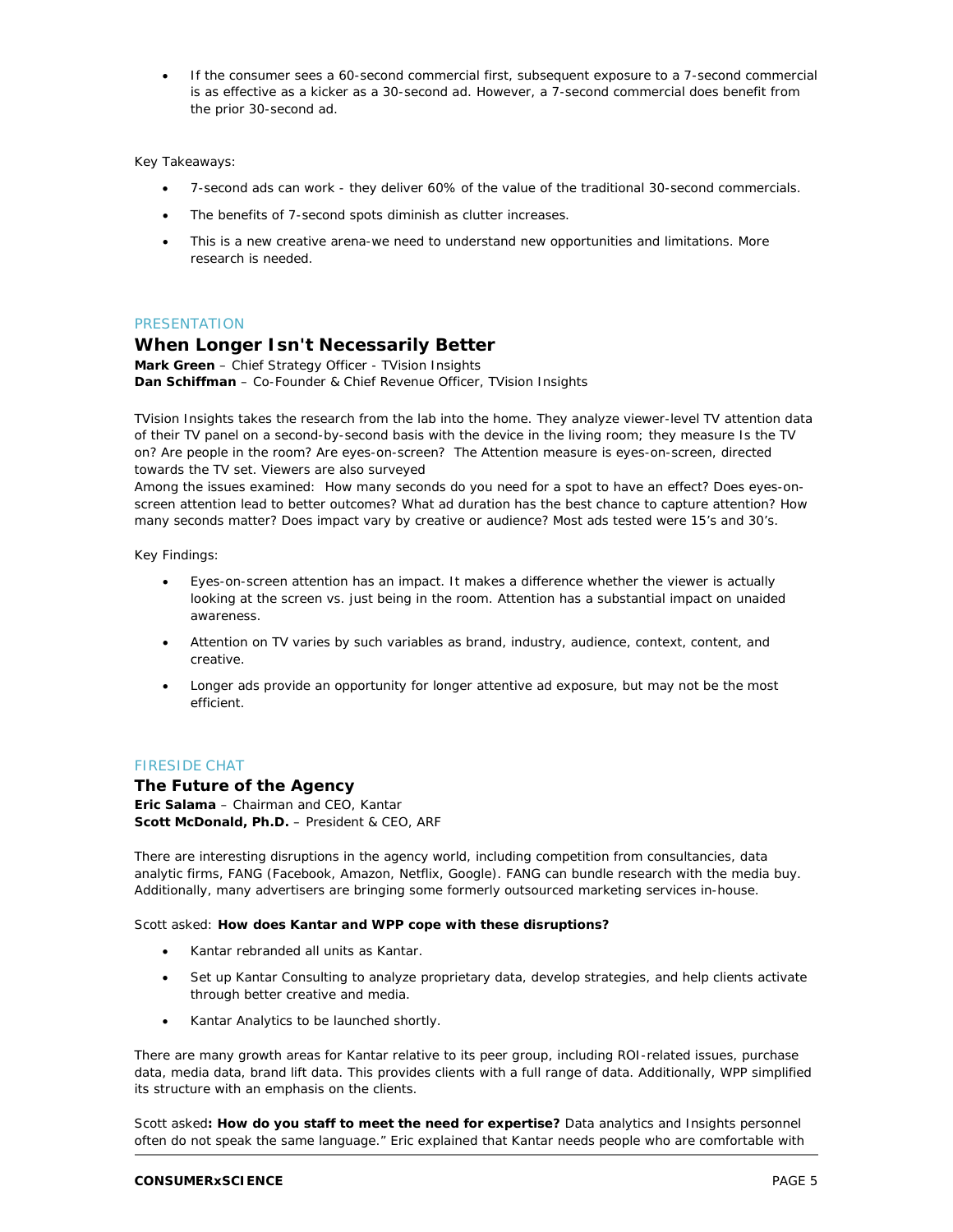unstructured data, comfortable with partnerships. "T-shaped people" have a deep expertise in one thing, but also, broader general knowledge, plus they connect well with other people.

There was a discussion about resources in the media sector.

- There is downward pressure on cost from the advertisers. Where will media innovation come from?
- There is a need to measure content on all devices as well as to consider time-shifted programming.
- The economics are challenging. Outside the U.S., joint industry committees are funded by the media businesses. The advertisers must become involved in paying for these services. Otherwise, these groups will tell the companies that they can monetarize the data or the quality of media research may decline.
- The industry wants more competition to the mainstream measurement companies, even the digital industry wants alternative measurement sources.

#### **KEYNOTE**

#### **Leveraging Technology to Drive Brand Affections**

**Raja Rajamannar** – Chief Marketing & Communications Officer, MasterCard

A global study showed that more than 80% of people in a marriage are not loyal to their partner. Why do we expect customers who have no commitment to us be loyal? It's not about consumers being loyal to brands, it's brands that need to be loyal to the consumers. Building brand relationships is critical to the brand's survival.

5K messages hit consumers every day. Consumers have been saying ads are interruptive, annoying. Ad blockers are devastating to marketers. 600 million devices are coming with pre-installed ad-blockers. Effectiveness of brands are coming down. ROIs are coming down. Advertising is not the way forward. Storytelling is dead. It's more about experiences. Go where the consumer are. MasterCard has identified nine consumer "passion points": sports, entertainment, music, travel, art and culture, culinary and dining, philanthropy, shopping and the environment. Examples:

- **Priceless Cities**: Once in a lifetime experience for MasterCard holders. E.g., chance to go to the Louvre after hours and view the Monet Lisa in candle-light. MasterCard curates these global experiences. There is a need to develop scale.
- **Priceless Causes**: Tap into philosophic interests. E.g., partnered with the WFP (World Food Program) in Eastern Europe. Even after the promotion ended, there was still momentum. Raised enough money to feed 300K school children for one school year. Brand liking increased and MasterCard became 4th most liked brand in the year of campaign.
- **Personalize Loyalty:** Within 2 meters of wherever you are, MasterCard can provide highly personalized rewards for you. Plug & Play APIs created for smaller merchants. Banks, the issuers, can differentiate themselves through customized offers.
- **Shopping with Augmented Reality**: Virtual Showroom with Atelier Swarovski tracks your eye movement so that you can virtually select and buy things. VR overlaid over ecommerce: create apps to give 3D experience; AR shopping experience at Saks Fifth Avenue with Masterpass, which allows authentication using wearer's iris.

MasterCard has seen positive financial results from these initiatives. The brand is growing 4x as competitors and is the best growing brand in the financial category. By embracing the latest technology, they are providing solutions and connections to their consumers.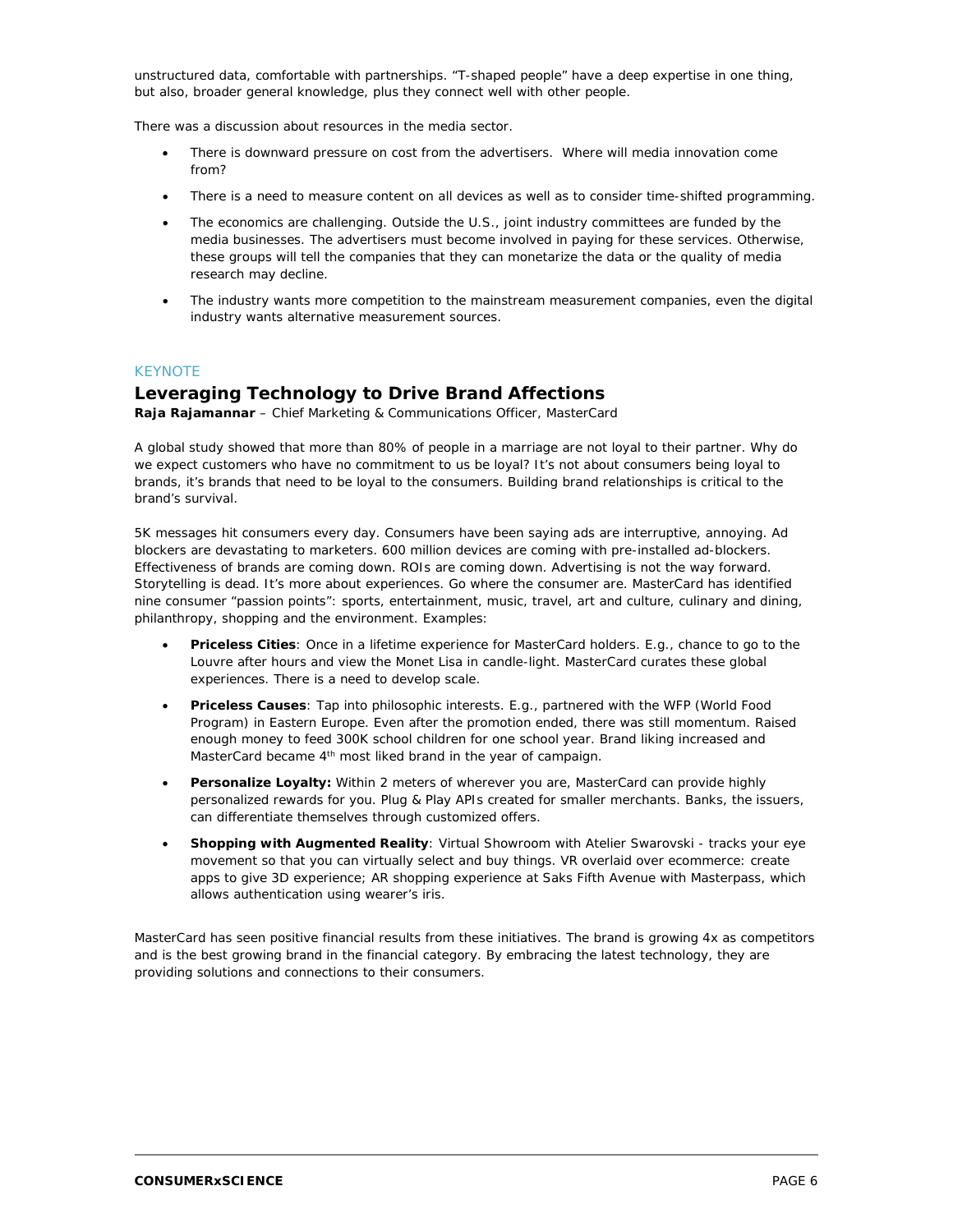# **ARF BREAKOUT SESSIONS**

# **Open Discussion on Ethics in Research**

**Scott McDonald, Ph.D.** – President & CEO, ARF

Scott lead an impromptu, open discussion on ethics in the industry. Following previous assertions made in his opening remarks regarding the importance of the scientific mindset and the difference between facts and values, Scott discussed the critical need to come to an updated consensus on the code of ethics in research and advertising, especially around the "wild west" of big data. The Cambridge Analytica situation is a wakeup call, not only for the ARF but for the industry. Following are some of the issues discussed:

- What are the codes of ethics that guide us? When we look at the code of ethics that do exist, e.g., ESOMAR, AAPOR, CASRO, they tend to be relevant to research as they were practiced a decade ago, not the way now. Research these days are not confined to surveys, focus groups, etc., but big data, google trends, geolocation data, cookie data, CMR - this "wild west" of big data.
- We need to look at the protection of data and obligation of collection of data to keep it secret. GDPR, which is based on the principle that consumers own their data and companies are under obligation to not harm them with their data, is a really good starting point. Should this become a global standard? It would be easy to have one single standard.
- We have a tendency to treat the customer as the other, as prey instead of partners. It's embedded in the language of advertising, our entire language around advertising is deeply martial. For instance, we talk about "targeting" consumers, and we engage in micro-targeting, where we follow the consumer around. What are the ethics of that kind of profiling? There are alternatives, like permissive advertising. But because so much for our advertising has been so interruptive, there is a constant struggle for control between the consumer and marketer.
- We have to be proactive in the way we think about consumers and the data rather than wait until rules are imposed on us. This is long overdue. Majority of consumers are already aware that their data is being used. It is incumbent upon us to be respectful and provide reciprocal data sharing.
- A lot of activity around ad fraud has been focused on the value back to the marketer. No one dies from ad fraud, but when it spills over into the population, then the wider public is much more alert. This has engendered a crisis for us. Value of science, value of transparency and validity – falls short of it. But I think it's the ethical discussion that we don' t get around to.
- As the ARF grapples with the codes of ethics, we should also grapple with it in the client side I don't think there will be a lot of players looking at the client side, a lot on the human side. Would be a unique contribution.
- A standard code of ethics would help serve as a bulwark for young researchers or marketers when they are asked to do something that is unethical.

There was an announcement for a Town Hall on this issue at the ARF offices on April 26. The goal is to create a working group to draft a set of standards. A call for the ARF community to share their own codes or rules of ethics to help better understand what already exists.

#### ARF COUNCIL PRESENTATION

# **Buy or Boycott: Multicultural Millennials, Causes and Connections Cultural Effectiveness Council**

**Devi Shah** - Colgate Palmolive; ARF Cultural Effectiveness Council Chair

The Council presented the results of studies it conducted on Millennials, which focused on brands' advocacy of social causes in their advertising.

#### **Why focus on Millennials?**

- Huge group in size and buying power.
- Every new generation is becoming more multicultural.
- There has been a shift from minority to multicultural.
- The multicultural population will continue to grow through immigration and births.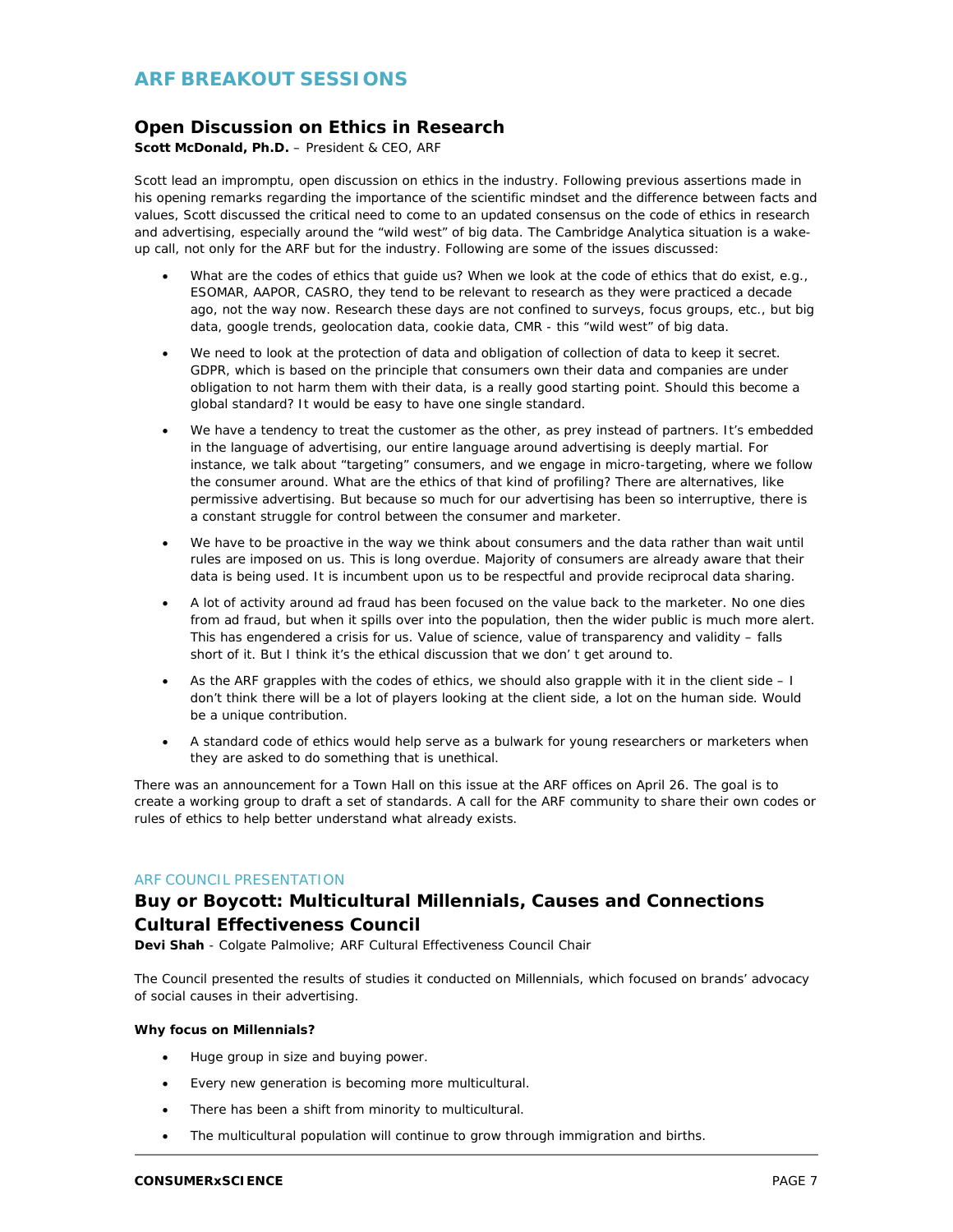#### **Millennial relationships with brands:**

- Millennials expect more of brands in terms of social causes. Millennials are vocal about causes, and they want to see what a company has done, not just a statement of the brand's beliefs.
- A two-way conversation often takes place on social media between brands and their customers.
- 35% call out brands that support/don't support their brands.
- 62% use social media to connect with brands.
- They are likely to boycott brands if they disagree with the brand's POV.
- Multicultural millennials are more supportive of brands that support social causes.
- Female millennials also more supportive of brands that support social causes than are male millennials.

#### **How brands can win:**

- Be authentic
- Be brand relevant
- Be relatable
- Be light hearted. However, be careful with humor, which can be offensive

#### ARF COUNCIL PRESENTATION

# **Insights: The Killer of Creative? Or the Driver of Killer Creative? ARF Creative Council**

Panel: **Andy Smith** – Flower Foods **Amy Carvajaj** – J. Walter Thompson **Michael Joffe** – Google Moderator: **Jay Mattlin** – ARF Councll Director

Does research help or hinder the process of advertising creative development? This panels explores that question, drawing on the results of a new study of ARF members' attitudes about the role of research in creative development. The survey shows that:

- Majority believed that research can either expand or limit creative opportunities depending on how they are used.
- Non-researchers were slightly more likely to view research as extremely important in the creative process (64% vs. 51% researchers).
- Respondents from research firms believed that Optimization is the most important role of research and data in the creative process.
- Respondents from non-research firms chose Exploration as the top role of research in the creative process.

Key takeaways from the panel discussion:

- Move away from doing research in silos and involve the creatives in the process from the get-go. If you approach creatives with the opportunity to influence the questions being asked, they are more likely to buy-in to the research process, and this collaboration will lead to deeper insights.
- Rather than a report card punishment that just green/red lights a creative, use creative testing to help understand how to make it better. Help the creatives understand why the ad doesn't work instead of throwing it in the garbage can after months of work.
- We need better tools to more accurately measure emotion, instead of relying solely on legacy metrics created decades ago.
- There's no formula for great creatives, but better collaboration that has everyone on the same page from the beginning of the process, builds trust and learning, and ultimately better results.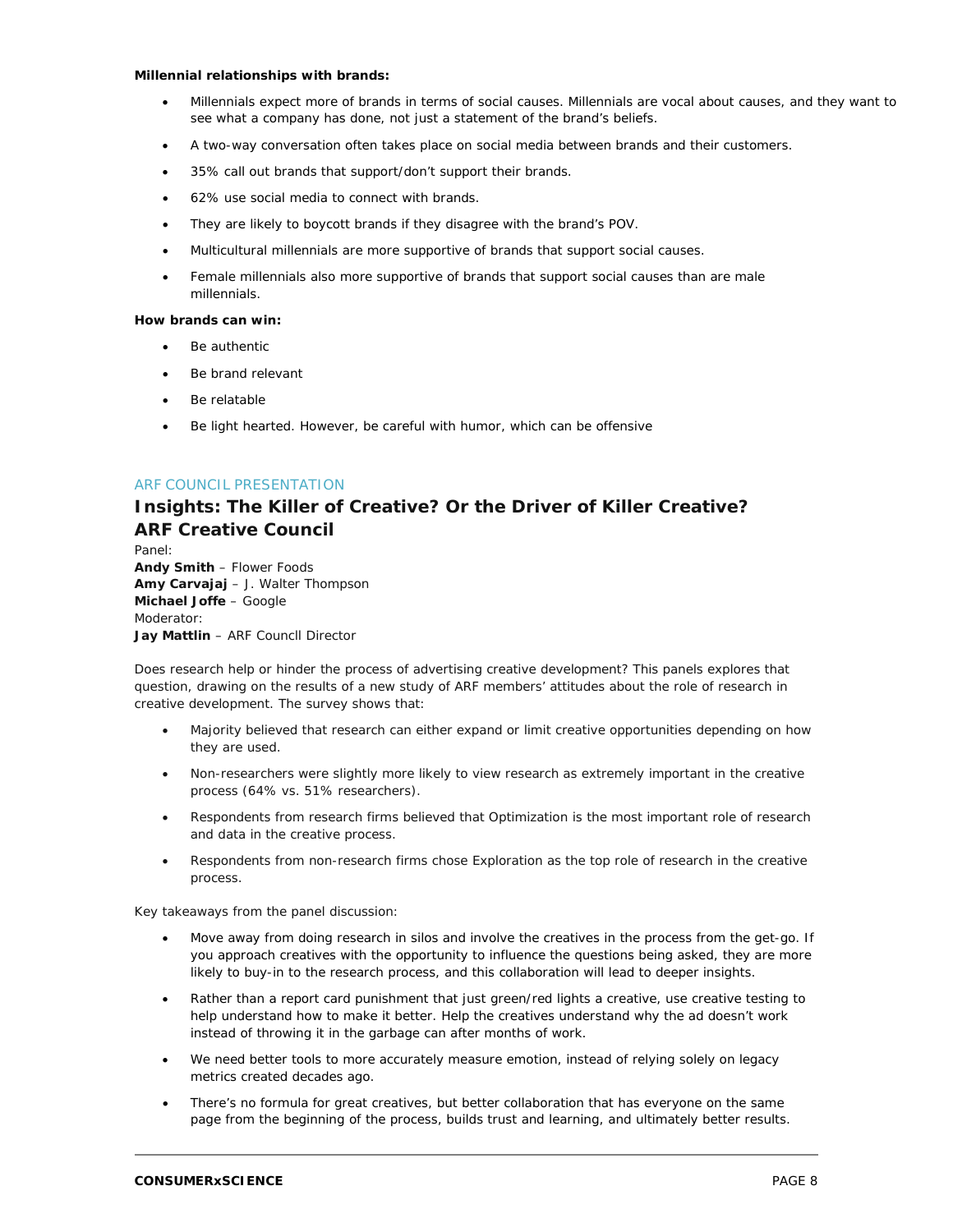# **CONCURRENT SESSIONS – CONSUMER SEGMENTS**

#### **PRESENTATION**

# **The New Battleground for Marketing-Led Growth**

**Dave Elzinga** – Partner, McKinsey & Company **Alex Swales** -Associate Partner, McKinsey & Company

It is important for a brand to be in the initial consideration set. However, brands come in and out of the consumer's consideration set. This make it important for the brand to consider its impact at all touchpoints and at all stages of the journey. Once the brands in the consideration set have been selected, the consumer actively evaluates those brands. The post-purchase experience is also important. Most triggers recur, and ideally, lead to repurchase of that brand.

Key Takeaways:

- Loyalty is elusive for most products. Most products are driven more by shopping than by loyalty.
- Every purchase is up for grabs; brand switching occurs frequently.
- It is critical for a brand to get into the consumer's initial consideration set.
- 58% of consumer change brands.
- 42% remained with their incumbent brands.
- Brands can impact their CGI (customer growth indicator) by:
	- o Expanding their target consumers to include a wider set of consumer segments.
	- o Reallocating marketing budget to emphasize marketing-related activities to encourage consideration by the consumers.
	- o Building a pipeline of innovative products and services.

#### **PRESENTATION**

# **Omnichannel Uplift: Measuring Campaign Levers to Drive Marketing ROI**

**Bret Weinberg** – Director, Media Measurement, InfoScout

Presented by: InfoScout

Some retail channels will always be blind spots. InfoScout collects information about consumer shopping trips, and provides single-source measurement. They enable companies to obtain real-time omnichannel purchase data across all retailers. As a result, companies can connect purchases across channels. Customers submit receipts via gamified shopping apps (Shoparoo, Receipt Hog). The gamification and its shopping rewards aspect keeps customers highly engaged.

How are America's biggest brands connecting these data sets?

An example from the QSR industry was analyzed:

- New guests vs. consumer base
- Greater total sales vs. incremental revenue
- What's driving the incremental lift?
- It is necessary to analyze total QSR omnichannel uplift. Decompose the total sales, examine the conversion of HH, the buy rate compared to promotional offer. Is this campaign successful?

Super Bowl ads were analyzed to understand if there was conversion based on these ads.

- Where do Super Bowl viewers shop?
- Were there differences in the shopping/purchase behavior of food store shopper vs. online shopper vs. convenience shopper?
- The research reveals information about the in-store conversion of these shoppers.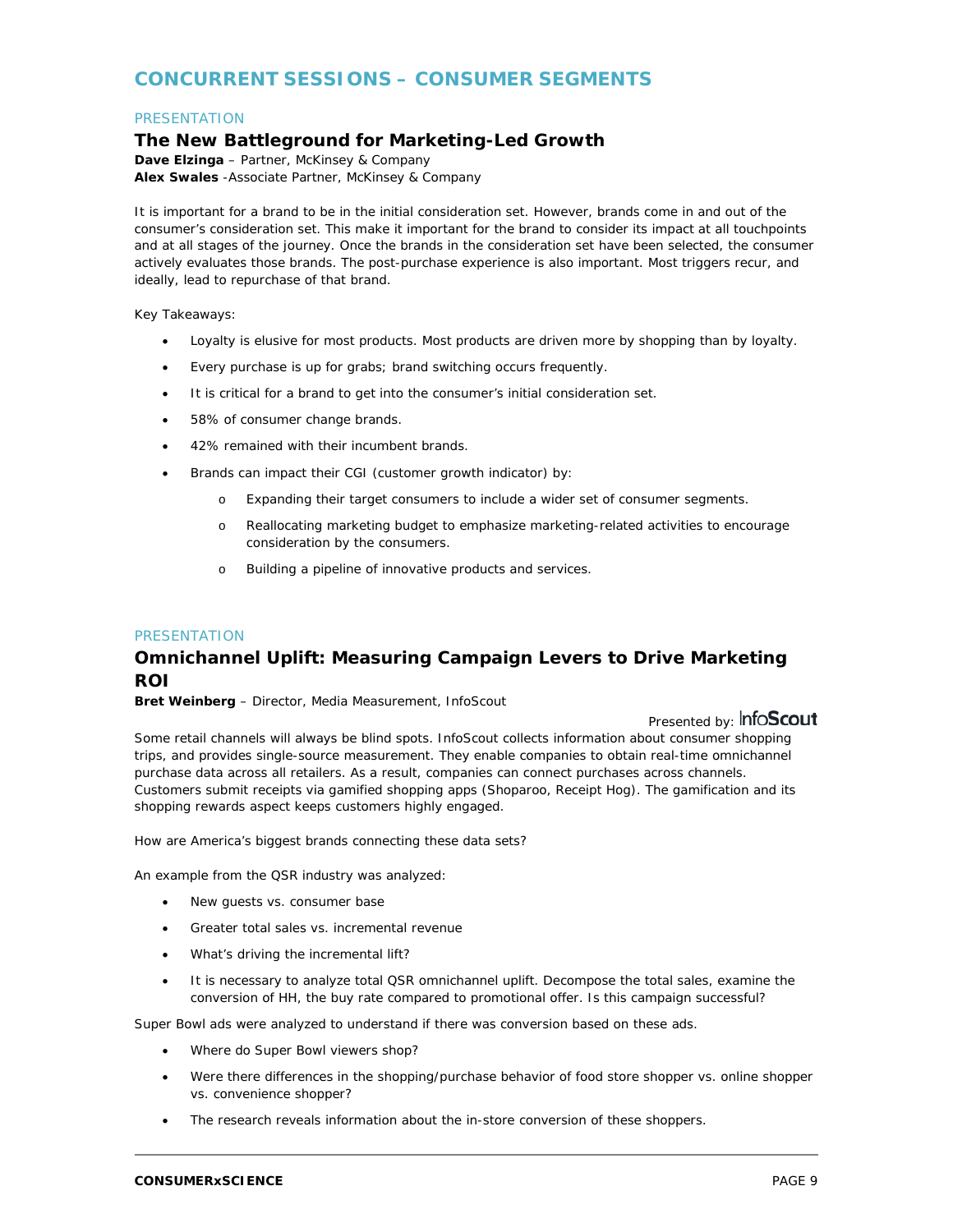- For those consumers who saw a brand's ad, how many consumers purchased that brand?
- A wide variety of channels are shopped by Super Bowl viewers that are not accounted for by the current measurement sources. It is critical to measure the total market across all channels. The full market view is critical.

#### **PRESENTATION**

# **The Psychology Behind Image Perception**

**Ameneh Atai -** SVP, Business Development, Nielsen **Tristen Norman** - Manager, Creative Insights & Planning, GETTY

We live in an age of distraction. In 1970, people were exposed to 300 ads per day. In 2017, it was up to 10K ads per day, along with 9 billion mobile interactions per day. This challenges advertisers to capture the attention of the consumer but make it impactful so that it triggers a response.

GETTY's challenges: What drives instinctive reactions? They have assumptions of who is buying those images and why, but lacked validation and understanding of why people respond to certain images in certain ways. What are the differences between amateurs vs. photo/visual professionals? Are there regional differences in image choice? Are premium imagery recognizable?

Nielsen designed a global psychometric survey, originally intended for 10 countries, but it soon went viral. The survey was translated in 5 languages. The survey is based on a personality test using OCEAN methodology (Openness, Conscientiousness, Extroversion, Agreeableness, Neuroticism). Nielsen translated questions into an image-based, gamified survey that was non-incentivized. It provides value to the user; helps them understand their personality.

Key Takeaways:

- True engagement enabled rich data collection. 85% satisfaction rate from respondents. 60K respondents in a couple of weeks.
- Top performer image deemed as the least creative.
- Insights from the study helped better inform the image creation process; what images they should be shooting; serving the right image to the right people at the right time; optimize image recommendations.
- How to win in today's complex world break from tradition go beyond age and demo, create quality customer engagement, gain access to quality data on a global scale, make big data actionable data.
- If you get personality data in an ethical way, you can avoid being creepy and intrusive.

# **CONCURRENT SESSIONS – CUSTOMER JOURNEY**

#### **PRESENTATION**

#### **Does Brand Usage Influence Visual Attention to Advertising?**

**Magda Nenycz-Thiel, Ph.D.** – Mars Professor of Marketing & Senior Research Associate, Ehrenberg-Bass Institute, University of South Australia

A key task for advertising is refreshing and reinforcing memory of brands, among both buyers and nonbuyers. Ehrenberg-Bass argues that advertising should impact all potential customers, not just buyers or users.

The link of advertising to memory is critical. There is a lot of evidence that ad memory for non-users is lower than for users. Among academic papers, brand users were more likely to recall brand advertising (93% of 8,000 brands examined) Could visual attention explain this finding?

Visual attention can be influenced by top down (brand usage) or bottom up (visual attention to marketing). This study used to eye-tracking among 696 persons 18-78, 11 brands, and 4 categories. Ads were tested within programs; 52 ads were tested with various lengths. Visual attention was measured by eye-tracking, memory by open-end brand recall and by recall of ad screenshots, and brand usage by survey questions.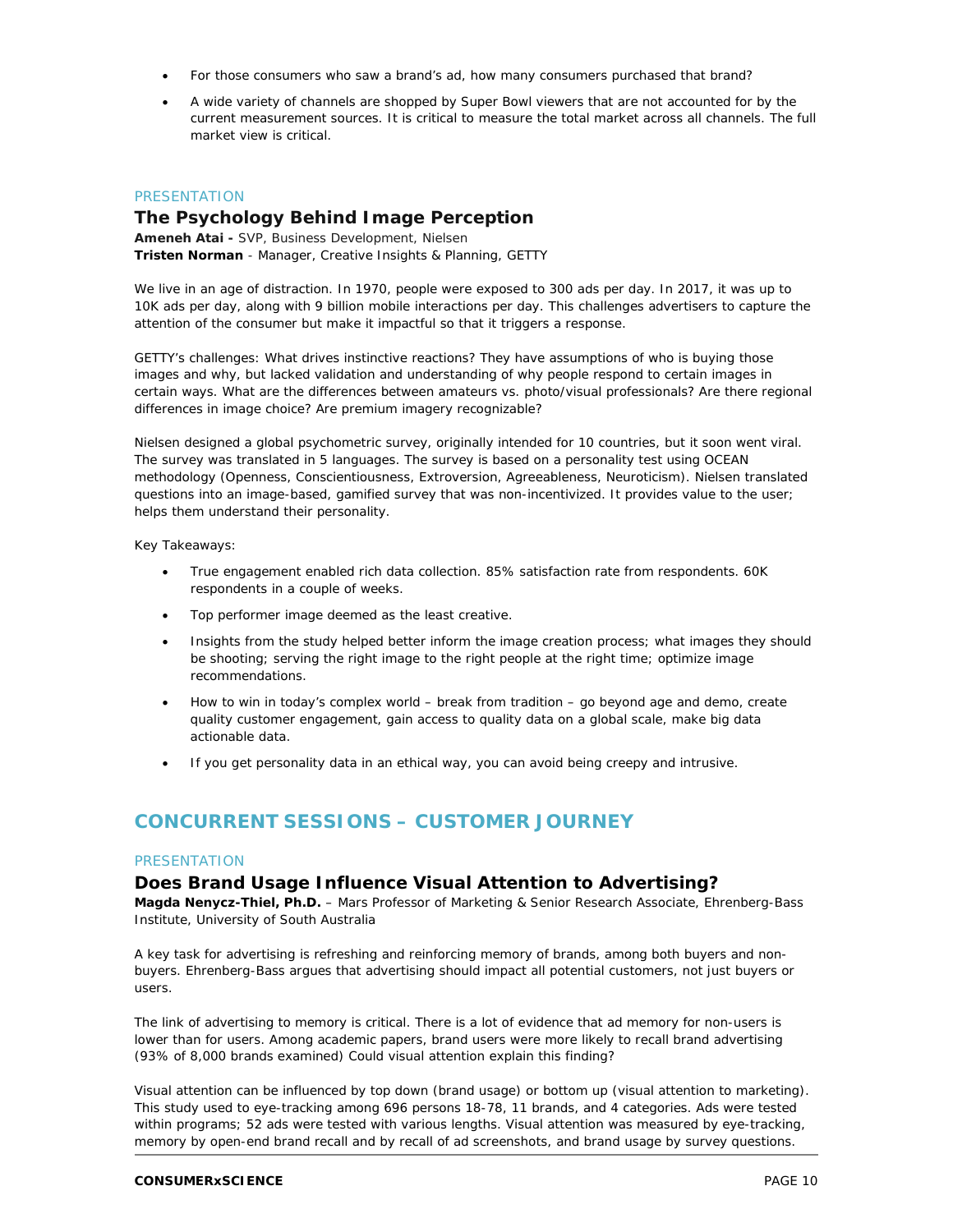Results showed that for both category-cued recall and visual-cued recall, users had higher recall than nonusers. However, there was no significant difference in eye-tracking between users and non-users either in number of attention points or in dwell times.

Key Takeaways:

- Visual attention is similar between users and non-users by eye tracking measures.
- The good news is marketing can get non-users' attention. However, the findings suggest the need to include specific creative elements to appeal to non-users to improve recall.

#### PRESENTATION

# **This Month's Brand Conversations Produce Next Month's Sales**

**Koen Pauwels, Ph.D.** – Professor, Marketing, Northeastern University **Ed Keller** – CEO, Engagement Labs

Social/online listening is just the tip of the iceberg where conversations are considered. Offline conversations make up the bulk of the iceberg below the surface. A finding from previous work showed that there is no correlation between online and offline conversations; they are two different channels of communication. Example given of a Lay's promotion, where similar online and offline conversations were seen up to a point; after that, offline persisted while online plummeted. If only online was measured, that offline impact would have been totally missed and not leveraged.

Engagement Labs looked at 21 brands using marketing mix models to explore trends over three years, and how well TotalSocial predicted next week's sales. There were seven key findings:

- Conversations explained 19% of sales 10% offline, and 9% online. This relatively equal impact was seen across all the categories.
- In terms of driving sales, volume is the most important factor for offline conversations, and sentiment was most important for online.
- Conversation impact starts ~8 weeks before sales and accelerates closer to purchase. It's a leading KPI.
- Media buys can drive conversation, especially online.
- Marketing effects are cross-channel. Both online and offline conversations are driven by TV, online video, and online display. Surprisingly, radio is effective for both (see the RAB presentation from day 1 of the conference).
- Media stimulates conversations which in turn stimulates sales, compounding the conversation effects.
- An increase in conversations leads to sales. Among the brands examined for the paper, a 10% increase in TotalSocial score would lead to a 2.6% increase in sales, equal to an increase of \$36 million.

#### PRESENTATION

#### **Consumer Data Value Exchange**

**Natasha Hritzuk, Ph.D.** – VP Advertising Innovation Research and AdLab Lead, Turner Ignite

Turner explored the attitudes of consumers towards their data. The study started with an exploratory phase that included expert interviews, media diaries, and in-home qual. Implicit and conjoint testing then were implemented to come up with a final explicit questionnaire. Consumers are willing to share data, especially data intrinsic to digital experiences – in fact more so since a similar set of questions were asked in 2014.

The two main areas covered by Turner in the presentation were willingness to share data to enable curation and serendipity. By curation, this means how can networks make recommendations of programs to view, or advertising to watch, based on viewers' habits and interests. Based on consumer responses to Turner surveys, there is certainly willingness in sharing different types of personal data to enable better curated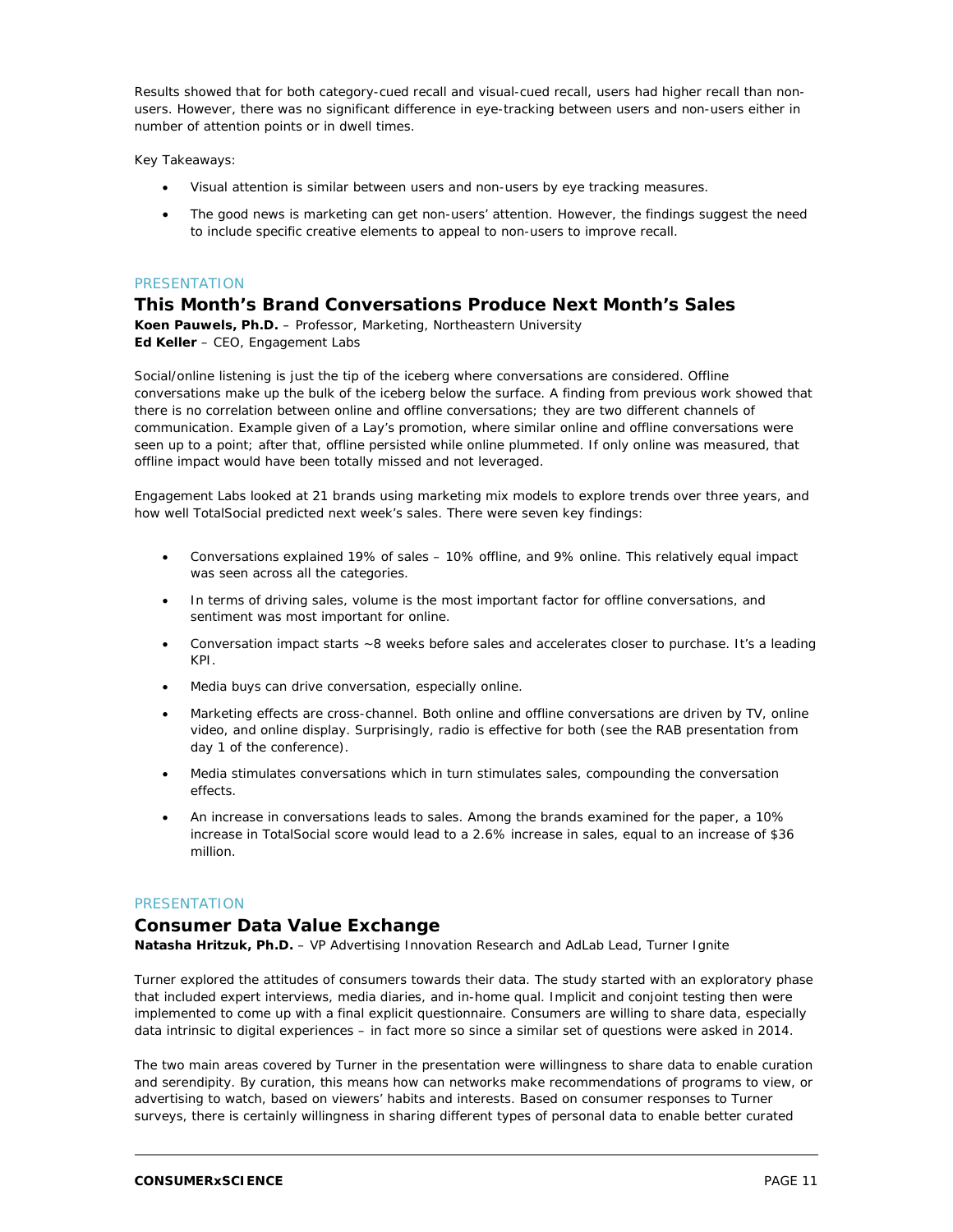suggestions for both programs and ads. If there's an expected benefit of value, consumers are willing to part with their data.

Serendipity means using data to surprise and delight consumers. While consumers do enjoy a certain level of curation, they also want that sense of discovery – the joy of discovering something new and exciting (even if nudged behind the scenes by data). Turner looked at serendipity when it came to both programs and ads; and again, they found consumers pretty willing to part with the type of personal data needed.

Three key findings were identified by Turner to empower consumers in their sharing of personal data:

- **Trust and transparency:** Explain to the consumer why the network needs the data; make any user agreement clearly written and brief.
- **Shared benefits power the relationship**: Articulate the benefits to the consumer that result from their sharing of data.
- **Celebrate progress**: Share with participating consumers the new products and experiences that are being powered by sharing of personal data.

#### PRESENTATION

# **Customer Path to Purchase Across Platforms**

**Karlo Cordova** – Group Media Director, Wieden+Kennedy **James Fennessy** – CEO, Standard Media Index **Bill Harvey** – Executive Chairman, Bill Harvey Consulting **Audrey Steele** – EVP Sales Research Insights & Strategy, FOX Networks

Audrey Steele introduced a study she did with SMI about the value of TV; it was unique because it was designed to be transparent and objective. Results indicated that sales were positively correlated most with TV and premium online video; sales were negatively correlated most with digital. In periods of increasing digital and decreasing TV, market share actually declined. And in terms of "next dollar spent", digital has already been overspent. Results for digital would have been even worse if there wasn't a halo effect from synergistic campaigns across TV and digital.

98% of TV ads had a positive correlation to sales; but 67% or more of digital (search, social, non-premium video) had negative correlation to sales. Overall, 76% of sales were attributable to TV as compared with 24% to digital. In fact, towards the end of the 3.5-year period under examination, there was a trend of moving marketing share back to TV from digital.

Two other studies used DriverTags and looked at scatter bias and upfront bias. In study 1, DriverTag resonance can more than double, implying a +33% increase in ROI. In study 2, DriverTag resonance can double with allocation of upfront stable.

Key Takeaways:

- Brands that increased spend in non-premium video lost sales and market share.
- If they had switched \$1 million from digital to TV, there would have been a large increase in sales.
- Plans to conduct ROI HH-level research to see what happens when all DriverTag resonances (ad, program, audience) are in sync ("hyper-resonance").

#### **PRESENTATION**

#### **What Jack Kerouac Can Teach Us About Mobile Location Data**

**Nadya Kohl** – EVP, Business Development & Marketing, PlaceIQ **Jennifer Pelino** – SVP, Omni Channel Media, IRI

Consumer mobile use is increasingly important with 50% of time online spent on mobile – even higher, with higher engagement, for Gen Y and Millennials. Tracking consumer path to purchase can be daunting. There are also personalization challenges. How to serve marketing at the right level, right point in the purchase cycle, and the right context? IRI data and PlaceIQ worked together to determine purchase impact, using geolocation to assess path to purchase, to serve ads at the right time, and close loop to in-store sales. This allows ads to be served that are relevant, personalized, and optimized.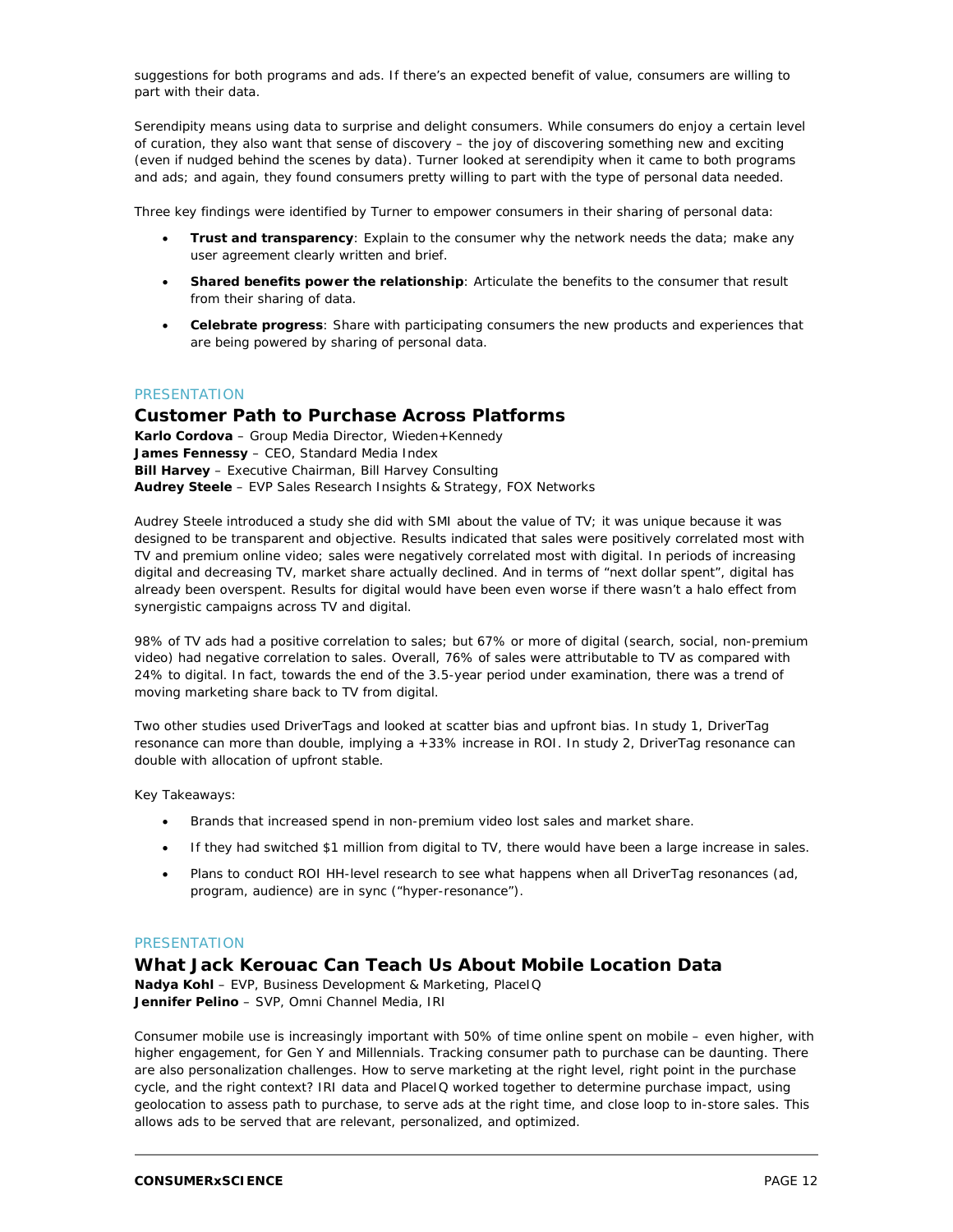A use case looked at the value of season-long sports event sponsorship. It identified all persons who had attended an event during the course of the season. Compared to the control group, exposed persons had 2x higher dollar spend per HH. Looking deeper, those who attended 3+ events had a sales lift of 31.7% compared with 12.8% for those who attended only one event. Further digging can reveal opportunities for event marketing in the event area, for example in this case, event attendees tended to visit QSRs, casual dining restaurants, and mid-level hotels.

# **CONCURRENT SESSIONS – BREAKTHROUGH CREATIVE**

#### **PRESENTATION**

# **Reimagining Advertising**

**Natasha Hritzuk, Ph.D.** – VP Advertising Innovation Research and AdLab Lead, Turner Ignite **Larry Allen** – VP, Ad Innovation and Programmatic Solutions, Turner

Presented by: **TUI'Nel'** 

If consumers are rejecting ads, then we need to step back and understand what would make them receptive to the ads. Turner examined research over 18 months to understand how the ad experience can be reimagined for the consumer. They developed the following foundational insights which became the North Star for building ad experiences at Turner:

- 1. Consumers as content creators.
- 2. Content curation avoiding the echo chamber.
- 3. Advertising as entertainment.
- 4. Connecting through ordinary moments.
- 5. Content to counter balance/enhance mood.
- 6. Serendipitous content, advertising experiences.
- 7. True authenticity.
- 8. Avoid bad decision making.
- 9. Content catalyzed networks.
- 10. Immersive experiences.

#### Key Takeaways:

- Personalization for the sake of personalization doesn't engage consumers unless there is some utility or reason for the personalization or interactivity.
- Narrow the subset of choice. Enable the consumer to make a smarter decision of what they eventually buy.
- Consumers are increasingly impatient with superfluous information in advertising; want one salient info.
- More concise info, not constrained in existing ad format. Deliver sound bites of info in a linear environment; not in a truncated ad pod.
- You still need the creative to bring it to life.
- Buying demos massively misses the mark. E.g., 45% of heavy grocery purchasers fall outside the demographic target.
- The standard media currency is challenged.
- Increasing marketplace pressures demand a new way of doing business.

#### **PRESENTATION**

### **1 Bloody Shakespeare Play: 3 Experiences – Stage, Screen & VR**

**Elissa Moses** – CEO, Neuro & Behavioral Science Center, Ipsos

Working with Ipsos, the Royal Shakespeare Company (RSC), launched an audience a project to explore the emotional response to a production of Titus Andronicus – which is known as Shakespeare's goriest play – in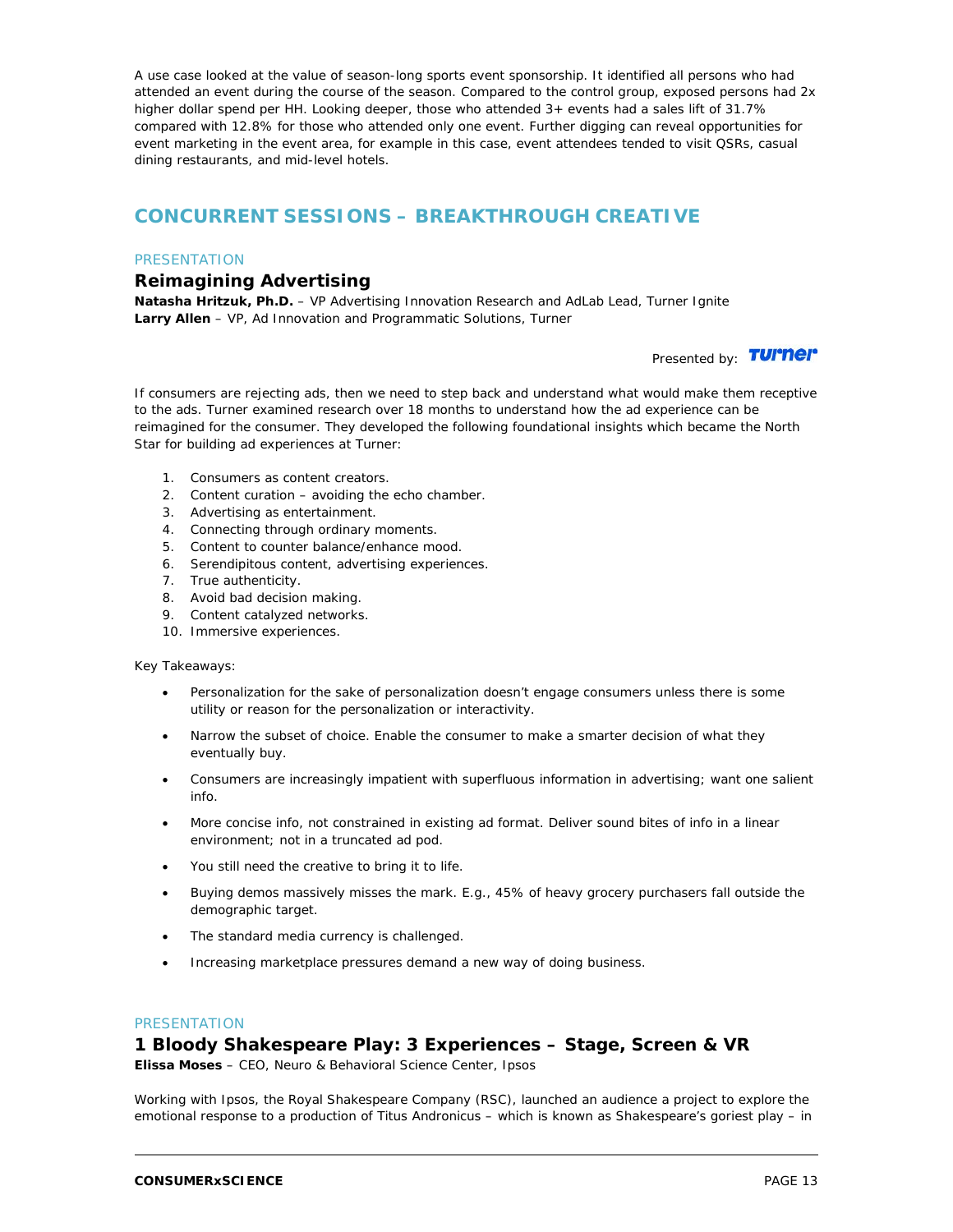different contexts: live in a theatre, streamed cinema, or a filmed VR experience. Participants wore heart monitors to test reactions and there was a survey after exposure.

Key Takeaways:

- Consistent response in heart rate across test cells emotional engagement as measured by heart rate, was not significantly different across the three delivery conditions.
- 91% in VR felt like they were in the theater versus 64% said the same of the cinema experience.
- The play created for the cinema has benefits: respondents liked seeing detailed reactions etc.
- Many VR participants reacted as the audience in the live experience.
- Theatre and cinema performance participants focus more on acting performance but it is not as crisp as the real thing for VR.

Implications for advertising:

- The study confirms that context matters and that the ad medium or platform is an important context. Understanding the channel you choose matters. Advertisers can take advantage of the strengths of a specific medium.
- The industry has not begun to examine what VR can deliver but the assumption is that being in the VR experience is compelling – those early to adopt will be ahead of the curve.
- The industry needs to think about VR as a different advertising channel that said, advertisers may need to manage respondent expectations.

#### **PRESENTATION**

# **How Short Can Be Sweet: The Effectiveness of 6-Second Video Ads Mihkel Jäätma** – CEO &

Co-Founder, Realeyes



Video is projected to make up 80% of all internet traffic by 2019. Therefore, it is important to study attention to video, especially in light of declining consumer attention. Will the adoption of 6-second ads result in effective advertising? Realeyes' emotional advertising technology platform measures how people react (webcams with facial coding technology) as they watch video content online.

Key Takeaways:

- Shorter videos deliver more per second, but a longer duration enables marketers to tell a more powerful emotional story. Still, the shorter videos deliver nearly 10 times the impact per second.
- In Snapchat study 30 ads of 10-seconds or shorter were shown to be effective for the teenage and 20-45-year-old bracket. Older consumers seem to prefer longer formats.
- There are no differences on ability to get attention early.
- Short ads need a different creative approach. Rule #1: No clutter in the ad, keep it simple. Achieving a high emotion peak in a 6-second videos needs extra thought and creativity.

#### PRESENTATION

#### **Walk the Talk: Insights to Concepts**

**Brian Laverty** – Sr. Manager, Advertising Innovation Research, Turner Ignite

Consumers want ads that align to the same quality of content they are watching. Advertising that are "intune" with the mood of consumers have proven to be successful in their latest research. Through the creation of 11 different concepts, Turner surveyed measurable questions that addressed how noticeable, unique, memorable the concept was and if the respondent felt they would like to learn more or share the product advertised.